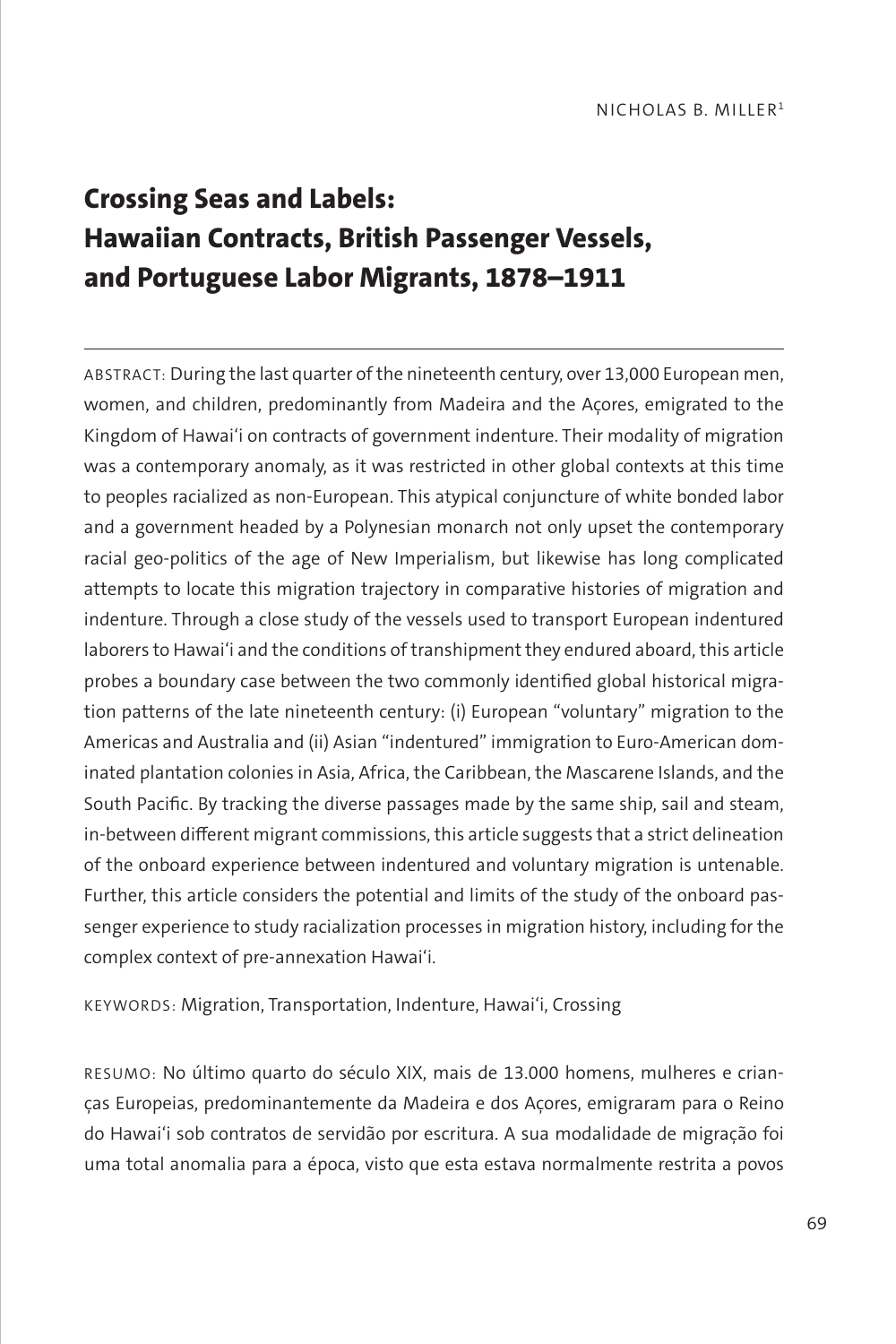racializados como não-brancos. Esta conjuntura atípica de trabalho "branco" junto com um governo liderado por um monarca polinésio não só perturbou a geopolítica racial contemporânea da era do Novo Imperialismo, como também complexificou as tentativas de localizar essa trajetória de migração na História comparativa da migração e servidão por contrato. Através de um estudo das embarcações usadas para transportar trabalhadores europeus contratados para o Hawai'i e as condições de transbordo que encontraram, este artigo investiga um caso que se situa na fronteira dos dois padrões de migração global mais comuns do final do século XIX: (i) a migração "voluntária" Europeia para as Américas e Austrália e (ii) a imigração asiática "contratada" para as plantações na Ásia, África, Caribe, Ilhas Mascarenhas e Pacífico Sul. Ao rastrear as várias viagens feitas pelo mesmo navio, entre as diferentes comissões de migrantes, este artigo sugere que um delineamento estrito da experiência a bordo entre a migração contratada e voluntária é insustentável. Este artigo demonstra o potencial e os limites do estudo da experiência do passageiro a bordo para estudar os processos de racialização na história da migração, inclusive para o contexto complexo de pré-anexação do Hawai'i.

PALAVRAS-CHAVE: Migração, Transportação, Trabalhadores contratados, Havai, Travessia marítimo

## **Disembarking around the World**

On April 14, 1911, the *Hawaiian Gazette* printed a cover story about the arrival of the "British immigrant steamer *Orteric*" with "many laborers aboard" from Portugal and Spain. "Death [had] stalked among the fifteen hundred Spanish and Portuguese immigrants," with fifty-eight deaths recorded, all children, mainly due to measles.<sup>2</sup> Grateful to be off the ship, the migrants ran down the pier to the immigration depot at Kaka'ako. A Spanish man reportedly exclaimed, "Vive le Republique!" A Portuguese migrant shouted, "Away from that jail—away from that jail," looking back with disgust at the steamer, perhaps unaware of what lay ahead. After U.S. officers discovered scarlet fever among the new arrivals, the migrants were promptly interned on Sand Island, which had served as a quarantine site for arriving passenger ships since the mid-nineteenth century.3

Contracted to Hawai'i's Territorial Board of Immigration, the migrants represented what Edward P. Irwin called, in a 1910 piece titled "Importing a Population," a continuity and a conclusion. Hawai'i's "assisted immigration" program, he contended, began with the arrival of the *Priscilla* in Honolulu on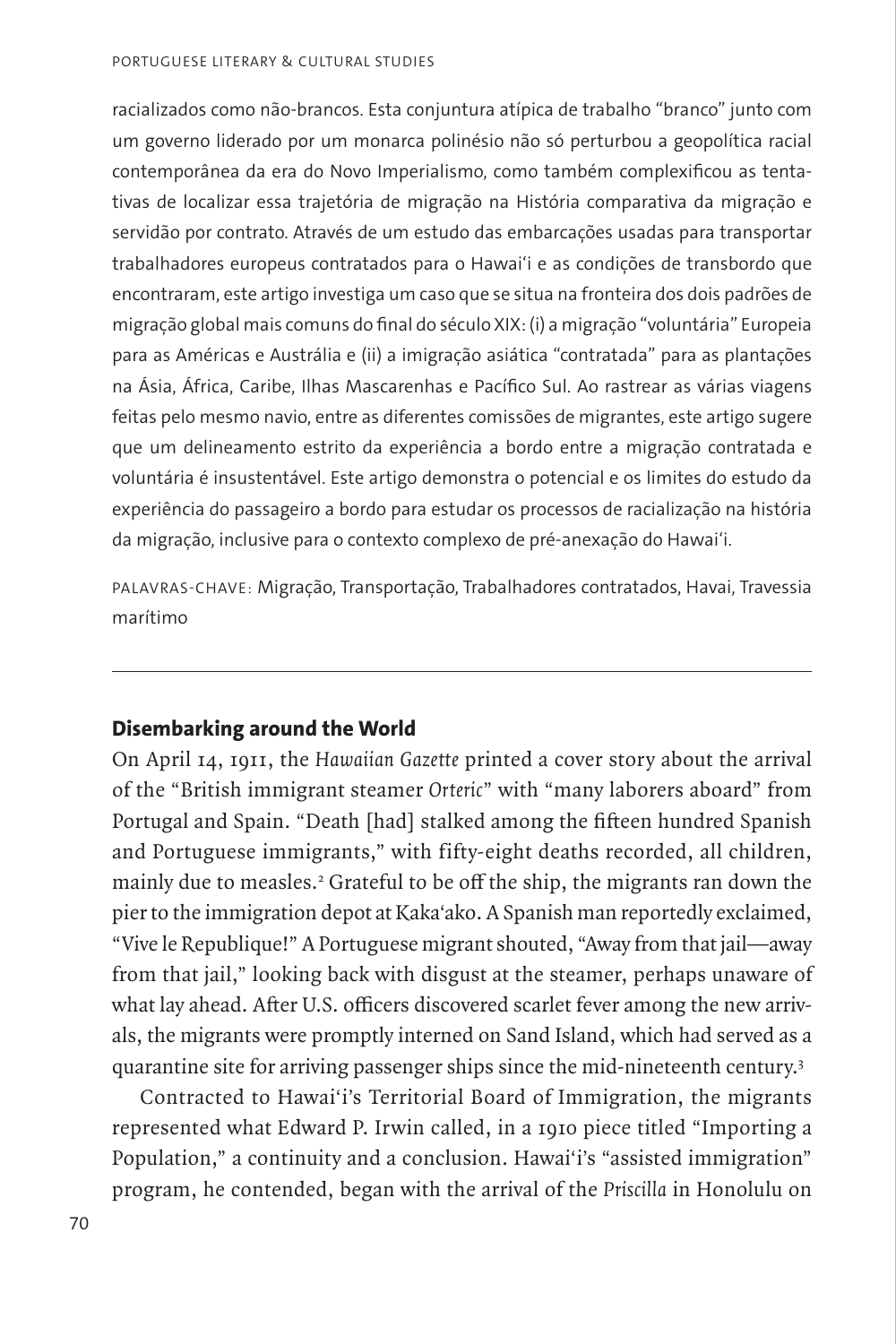



Figure 1 (left). "A bordo do vapor que os conduzio do Barreiro a Lisboa…," *Illustração Portugueza*, March 6, 1911, 315.

Figure 2 (right). "Portuguese Immigrants Landing Yesterday," *Hawaiian Gazette*, April 14, 1911, p. 1.

September 30, 1878, "with 180 Portuguese contract laborers." Their presence was designed to satisfy labor gaps created by the decline of the Native Hawaiian population and the rise of the sugar industry following the 1875 signing of a free trade agreement between the Kingdom of Hawai'i and the United States. Irwin noted that the system had "in some form or other" persisted "up to the present time," bringing more than 100,000 workers to Hawai'i over the course of three decades and across shifting governing formations of kingdom, republic, and U.S. territory. Fortunately, from Irwin's post-annexation perspective, it was finally due to end: "For while there have been some good results from the system, the evil effects are today a curse to the country." The identified problems lay not in the system's punitive characteristics but in the unwelcome demographic changes induced by the most recent arrivals. The latest migrants from Portugal were "poorer mentally, physically and morally than those who came earlier." There had also been the "serious mistake" of "the importation of Russians" and the "blunder that was hardly less than a crime" of the "bringing into the country of about 5,000 Porto Ricans."4

"Portuguese Immigrants Landing Yesterday," the *Gazette*'s caption for its striking image of disembarkation, did not quite fit the general tenor of the cover story. Why were Portuguese migrants specifically mentioned, given the article's claim that the majority of the "fourteen hundred are Spaniards"? Why did the reporter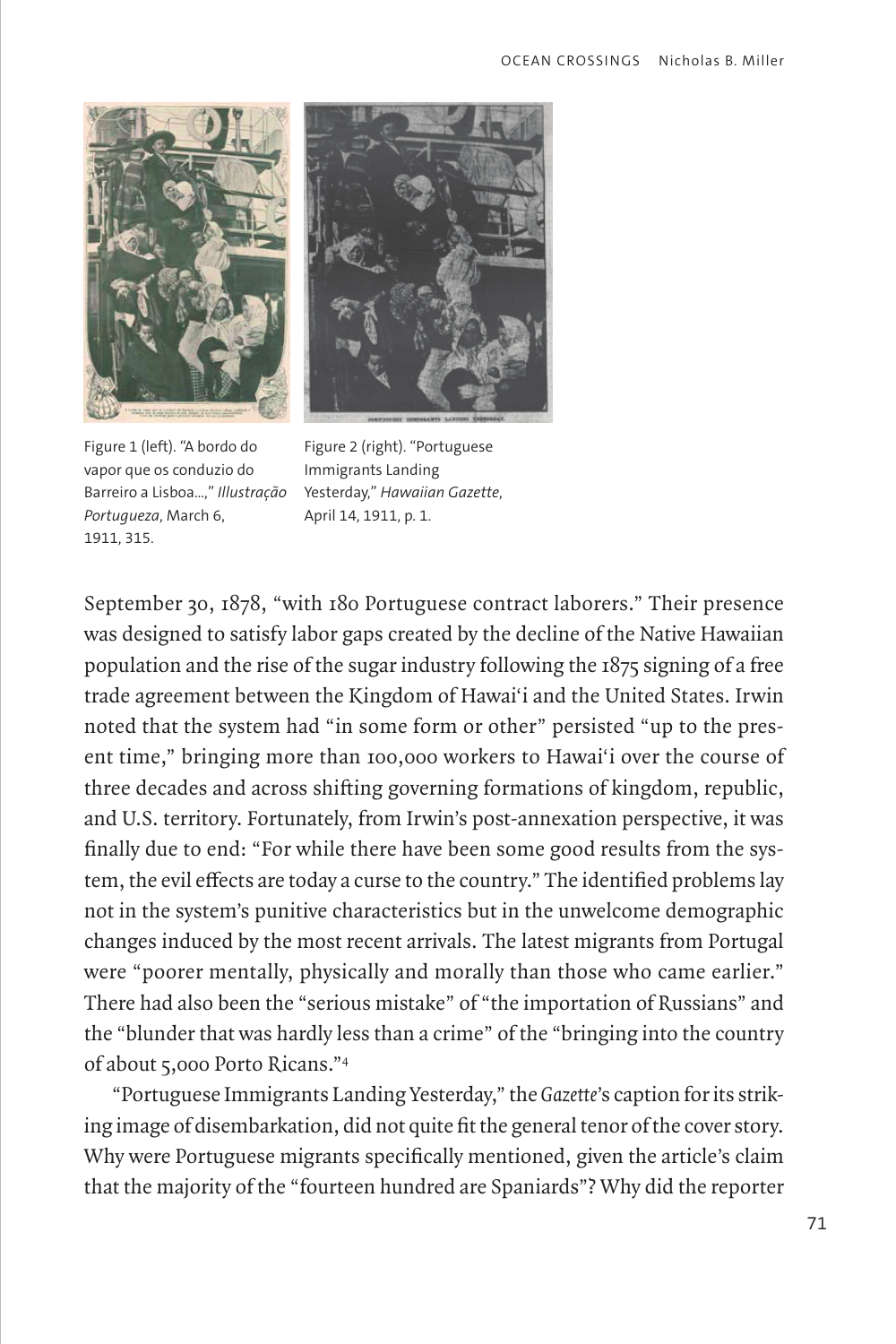state that "the Spanish were easily distinguished from the Portuguese, because of their headgear and corduroy clothing," when the so-called "Portuguese" passengers depicted in the image wore the same items? The reason for these perplexities lies in the origin of the image itself. Although the paper never mentions the fact, the scene did not take place in Honolulu's harbor. More than a month earlier, the picture had been printed alongside a cover story in the *Illustração Portugueza*, the photo-rich weekly edition of the Portuguese newspaper *O Século*. 5 The Jewish Portuguese photojournalist Joshua Benoliel had captured the scene from the docks of Lisbon as these migrants were on the early stages of their voyage from the Iberian Peninsula to Hawai'i.

At this point the migrants had traveled barely seven kilometers by sea. Recruited from Portugal's Alentejo region, they had traveled over land to the port of Barreiro, just across the Tejo River from Lisbon. Now they were disembarking in Lisbon to wait for paperwork. The article spoke harshly of the *Orteric*, the British passenger steamer chartered for the voyage to Hawai'i. Dr. Victor Clark of Hawai'i's Board of Immigration may have contended that it was "a new ship, everything spick and span, and probably in general presented a far better appearance than many irregular lines carrying immigrants,"6 but the *Illustração* depicted a dungeon, accusing the Hawaiian Board of Immigration of misleading the Alentejano migrants. In the cover article, titled "Os que a fome escorraça" (Those Chased Away by Hunger), the reporter accused the board's special agent, Alexander J. Campbell, of deceptive tactics. Labeling him an *engajador* (a labor recruiter), the writer claimed that the ship was barely capable of transporting its passengers safely and predicted their disillusionment on arrival: "the rest they shall see there on the ground, under the blazing sun, working on the plantation, at the summit of the smoking volcanoes."7 The article employed a charged term to define the plight of the passengers aboard: *escravatura branca* (white slavery).8

How did these migrants fit into the oft-posited trichotomy among the deportation of enslaved Africans, the indentured immigration of Asians to plantation colonies, and the "voluntary" migration of Europeans to North America and Australasia?9 In general, the 20,000 European contract laborers, mostly Portuguese, who came to Hawai'i between 1878 and 1911 straddled the latter two categories.10 The *Illustração*'s suggestion of slavery reflected the rhetoric of contemporary labor politics rather than the actual plight of these migrants. The contested local and international politics inherent in Hawai'i's contract labor system persisted throughout its thirty-three-year history, beginning during the

72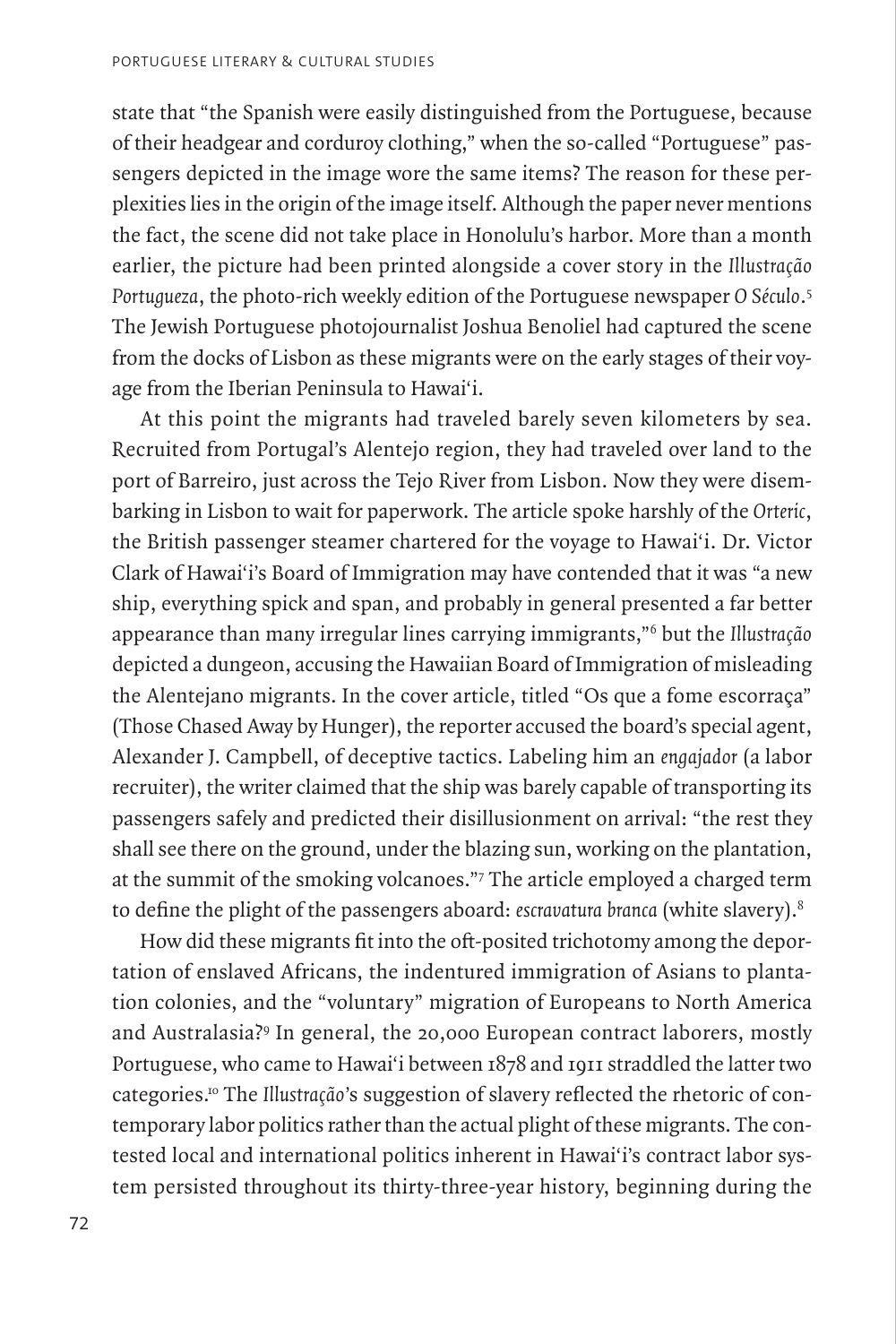kingdom and persisting after annexation. This contest likewise applied to the terms used to describe the migrants and the modality of their passage. In this piece, my goal is to reflect on the riddle of labels used historically and historiographically to refer to the same migrant or the same ship, as in this case of the photograph in the *Hawaiian Gazette* and the *Illustração Portugueza*. The essay considers the labels for the migrants themselves: free migrants, assisted immigrants, indentured laborers, white coolies, and white slaves. It also examines the labels used to describe the ships that carried them, interrogating an often implicit and underconsidered distinction in the literature on nineteenth-century long-distance passenger ships: that between "emigrant ships" associated with European "free migrants" and "coolie ships" associated with Asian indentured laborers. Finally, like other contributions to this collection, it considers the life of labels during the onboard experience of Portuguese migrants to Hawai'i and the extent to which ocean passage was preparation for the world of national and ethnic distinction and difference that defined plantation life.

# **Labels of Passage**

Free migrants or white coolies? This question was posed persistently between 1878 and 1888 by consuls, newspaper columnists, foreign ministers, and port authorities in Lisbon, London, Berlin, Copenhagen, Honolulu, San Francisco, and Funchal. During this decade, more than 13,000 European men, women, and children from Norway, Germany, and, above all, Portugal, traveled by sail and steam to the Kingdom of Hawai'i on contracts of government indenture. The period marked the intensification of Hawai'i's contract labor system, the only time in which Europeans constituted a major component of total Hawai'ibound labor migrants.<sup>11</sup> The framing of the issue belied the central conceits and dissonances of the contemporary liberal notion of indentured labor as a form of voluntary migration premised on the autonomous individual's contract-making capacities.12 It also spoke to the implicit racialization of indenture in the figure of the Asian coolie, whether Chinese or South Asian.13

From a formal perspective, these European migrants were no doubt indentured. In exchange for free passage, each putatively agreed to bind him or herself for a set period of time, usually three years, to labor on a plantation, assigned after arrival by the Kingdom's Board of Immigration. The penalty for breaking the contract was imprisonment.14 This provision was routinely enforced, to the fury of the migrants' home governments.<sup>15</sup> In defending the system, Walter Murray Gibson,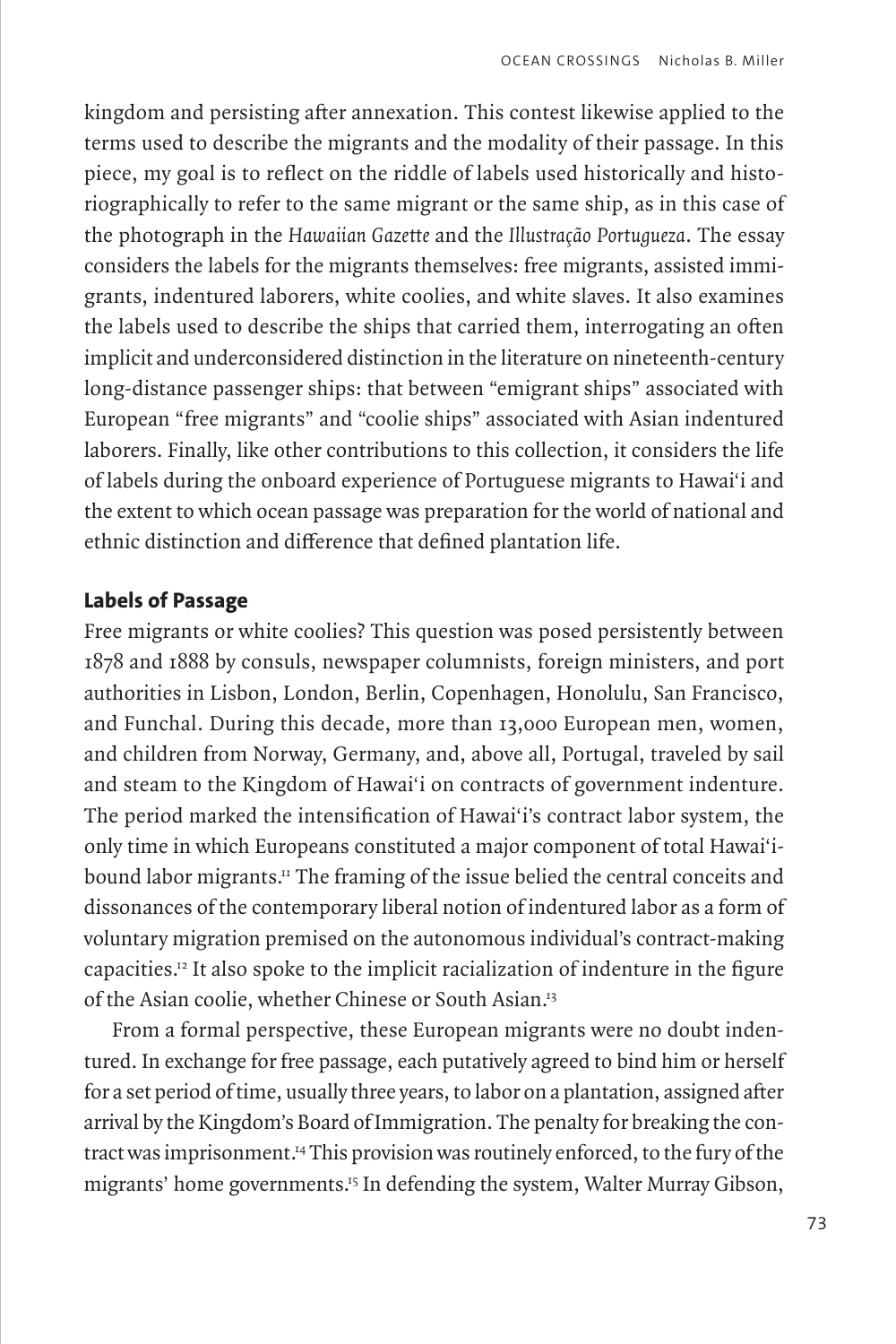an American adventurer turned Hawaiian foreign minister, used the term *assisted immigrants*. 16 He and other government officials argued that bonded labor contracts were the only way in which the kingdom could meet the high costs of transoceanic passenger transport; its modest coffers could not cover full subsidization. They further justified the government's approach to immigration using King Kalākaua's populationist discourse of Ho'oulu Lāhui: to raise a nation. That is, they argued that the migrants were intended to amalgamate with the Native Hawaiian population and thus ensure the long-term survival of an independent kingdom.<sup>17</sup>

The use of Ho'oulu Lāhui to justify a rendition of nineteenth-century contract labor migration was both creative and strategic—an attempt to appease a broad spectrum of interests in Hawai'i's small local polity (native elite voters, Sinophobic tradesmen, and Euro-American planters), while remaining consistent with the prevailing passenger shipping and anti-human-trafficking regulations of the major powers, particularly Great Britain, as well as the migrants' origin countries.18

In 1881, the *Pacific Commercial Advertiser*, then a government organ, declared, "The 'Suffolk' from the Azores, brings a welcome addition to the population of the Kingdom. The assisted Portuguese immigrants may have been more costly, man for man, than those which the Government, or private individuals, have induced to come here from other parts of the world, but they have assuredly proved more valuable, as laborers and settlers, in a still greater proportion."19 Targeting its assertions at the kingdom's English-reading public, it presented Portuguese indentured laborers as simultaneously "assisted" immigrants, laborers, and settlers. Yet critics, including newspaper columnists across North America and Europe as well as local abolitionists concerned about the humanitarian abuses of the system, dismissed such explanations as a mask for white servitude or slavery.<sup>20</sup> Discussion was fierce in government assemblies across Europe during the 1880s.<sup>21</sup> Legislators from the sending countries were livid about the insult to national status posed by citizens who were migrating to serve as laborers in a setting ruled by an indigenous monarch. This upset them far more than the possibility that their poorest citizens might find the terms of passage preferable to their present status at home.<sup>22</sup> These reactions, which often revealed racialized notions about the unsuitability of white labor for plantation work in the tropics, continued to define the discussion well after U.S. annexation, when populationist goals were explicitly linked to increasing the white population in the island territory.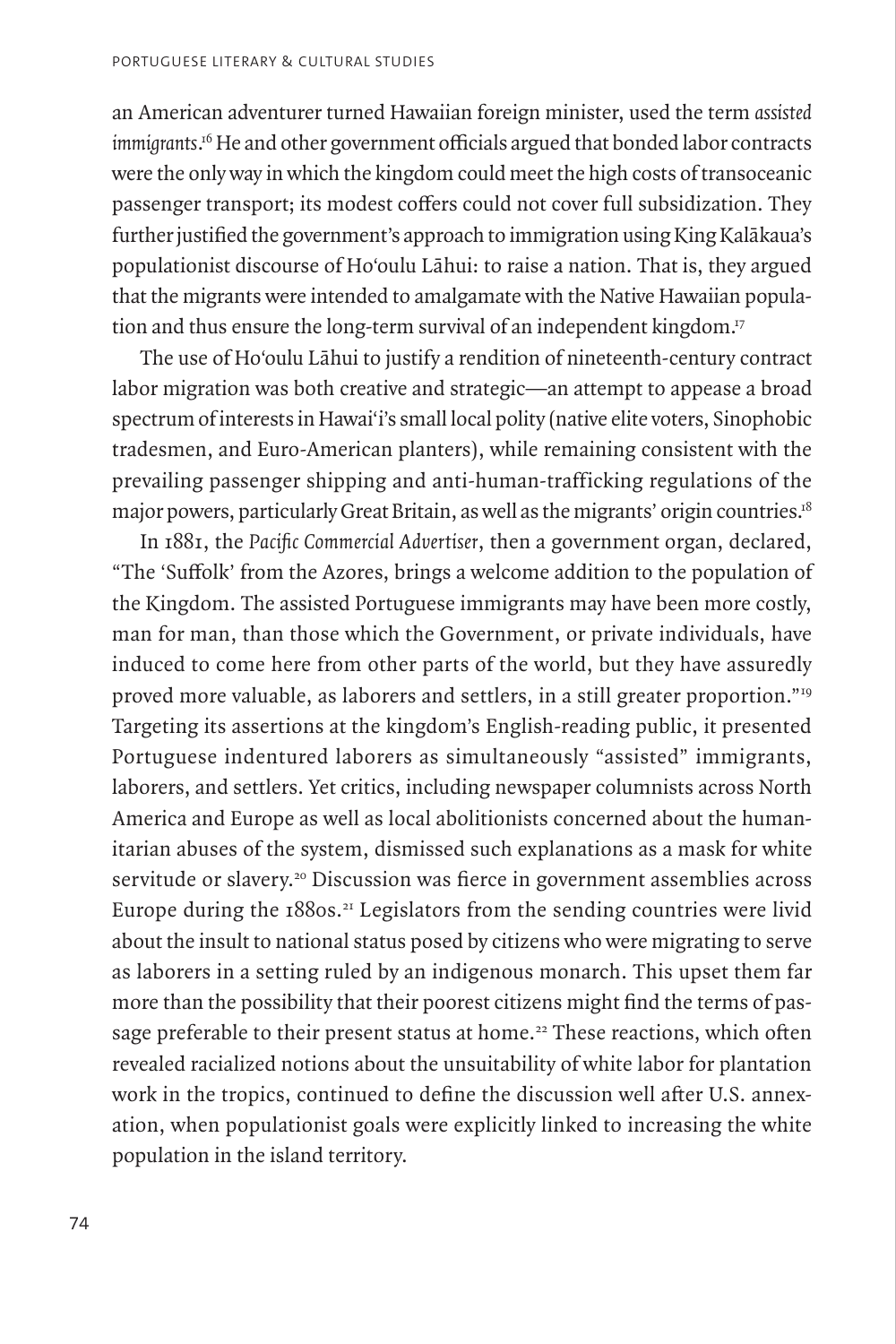## **Labels of Vessels**

Hawai'i occupies a curious place in global accounts of the history of colonialism and labor migration, and perhaps no group is as anomalous as the more than 10,000 Portuguese who ventured there as contract laborers in the decade before U.S. annexation of the islands. There has been no shortage of commemorative work by members of this community, and the importance of it for scholarship on the contextually- and temporally-specific nature of racial categorization has long been of prime interest.<sup>23</sup> Scholars have long been intrigued by the way in which these migrants straddled the distinctive ethnic and racial labels of plantation Hawai'i: as Caucasian but not haole (Anglo-Saxon), as local but not Polynesian or Asian.24 Yet the onboard story of their migration to Hawai'i has yet to receive extended attention.<sup>25</sup> This is curious, given the importance of these ships in the local structuring of Portuguese heritage: the names of each vessel are well known and appear in nearly every article, book, and documentary about the Portuguese community of Hawai'i.26 But despite their importance in local identity formation, we know little about the broader history of the vessels themselves. Who owned them? What were their onboard conditions like? How should we label them?

In the controversy over European migration that erupted in the transatlantic press and the international diplomatic system, the passenger ship loomed large. Critics widely shared complaints about onboard conditions, including abysmal food, unsanitary conditions, and deficient medical attention, to frame them as coolie rather than emigrant ships. Gibson's term of choice, *assisted immigrants*, was not accidental; it was typically used to describe the subsidized transport of hundreds of thousands of poor Britons to Australia during this same period.<sup>27</sup> However, scholarship on labor migration to Hawai'i ignores the fact that more than mere labels connected these migrations. Seven of the ships that brought Portuguese indentured immigrants to Hawai'i had previously sailed to Australia with assisted migrants aboard; this was more than half of the ships used on the route from Madeira and the Azores before the fall of the Hawaiian monarchy. These seven ships were the *High Flyer* (a bark), the *Earl Dalhousie* (a bark),<sup>28</sup> the *Dacca* (a steamship), the *Monarch* (a steamship), the *Abergeldie* (a steamship), the *Stirlingshire* (a clipper), and the *Victoria* (a steamship). In most cases, the ship's owner did not change between the passages. In other words, the same ship, at different times, transported passengers who were labeled consecutively as *assisted migrants* or *indentured immigrants*. If we use *migrant ship* as a term to describe a nineteenth-century ship whose passengers were mainly migrants and *coolie ship*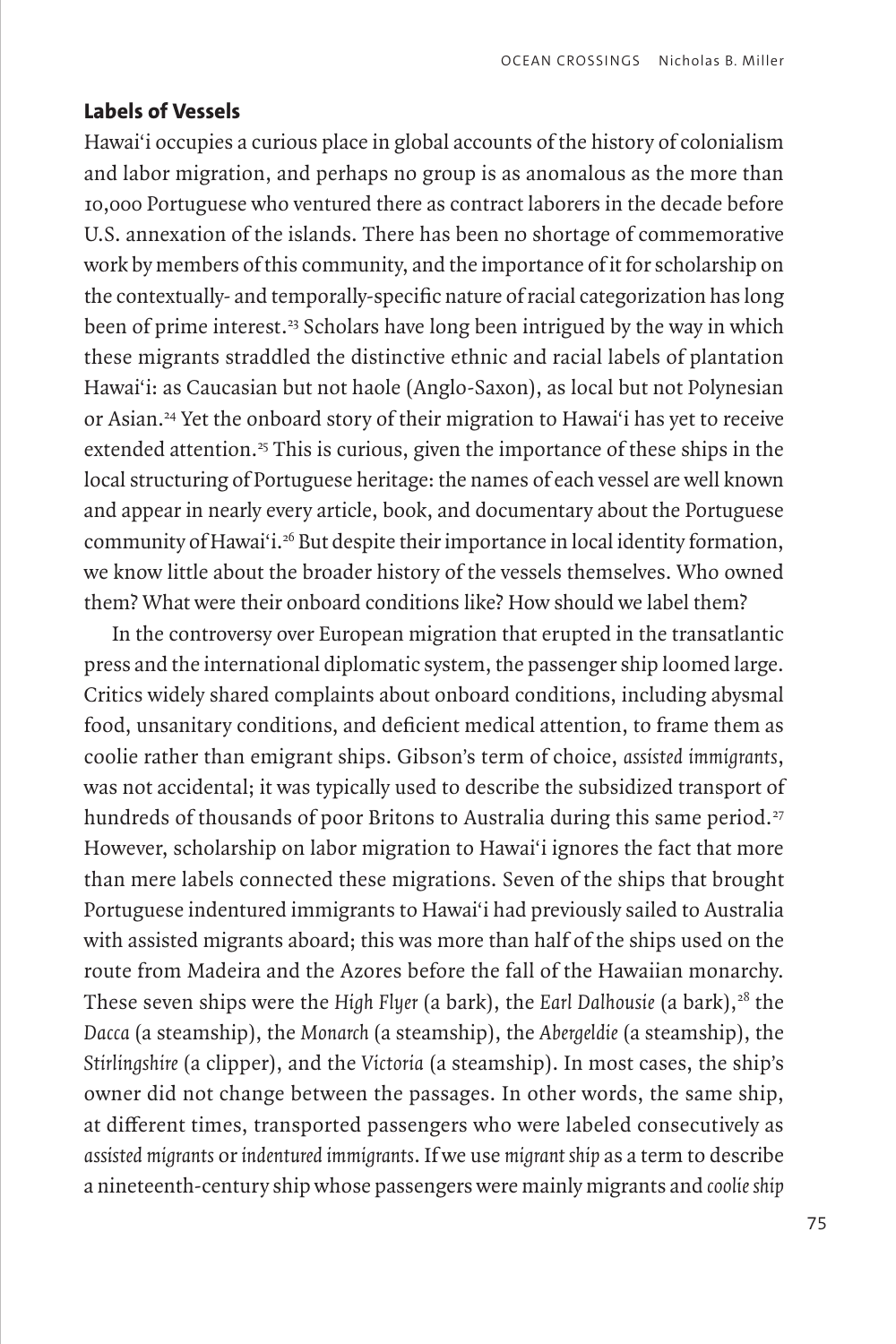as a subcategory to describe a vessel whose passengers were mainly indentured laborers, do we have sufficient grounds to say that these ships morphed between the status of coolie ships and emigrant ships?

The plot thickens even if we restrict the definition of *coolie ship* to apply only to non-European migrants. Ironically, the relevant ships here were those that traveled from Portugal and Spain to Hawai'i *after* U.S. annexation, when the kingdom's British Empire–style indentured labor system (the one featuring an imprisonment clause) was formally abolished. Between 1906 and 1911, several thousand migrants were brought to Hawai'i from the two countries, and the only ships used were large steamships owned by the Bank Line and Century Shipping Company. The *Swanley*, which arrived in Honolulu in 1909, had transported thousands of indentured Chinese mine workers to South Africa in 1904.<sup>29</sup> The *Kumeric*, after landing 1,000 Portuguese migrants in Honolulu in 1907, then took on 1,177 Japanese migrants who were on a temporary layover in Hawai'i. It brought them to Vancouver, British Columbia, where they faced some of the most violent anti-Asian riots in Canadian history.30

Was the onboard experience materially different during the different passages of these label-crossing vessels? Limited evidence suggests it was not. Death rates during the passages varied widely, but no significant difference can be discerned in the small sample size provided by ships that made both Queensland and Hawai'i passages. In his magisterial study of British-registered long-distance passenger ships during the nineteenth century, Kevin Brown emphasizes that journey length and mortality rates were subject to great variation due to the quality of crew, the misfortune of disease, and the vagaries of wind, particularly before the steamship came into general use. "The stories of those emigrants who sailed from Europe to the Americas, Australia and New Zealand, and on the coolie ships from India and China to the West Indies, Mauritius and South America, are all diverse." Differences may depend more on the era in which the ship sailed rather than on its putative type. $3<sup>T</sup>$ 

Let us consider three ships that made both Australian and Hawaiian passages from Europe. The British bark *Earl Dalhousie*, which landed in Honolulu from the Azores on March 27, 1882, had previously made at least half a dozen voyages between Britain and Australia carrying government-assisted migrants, including one immediately before sailing from the Azores. Sailing times between Plymouth and Adelaide (South Australian emigration in 1874 and 1875) or Brisbane (Queensland emigration between 1879 and 1881) ranged between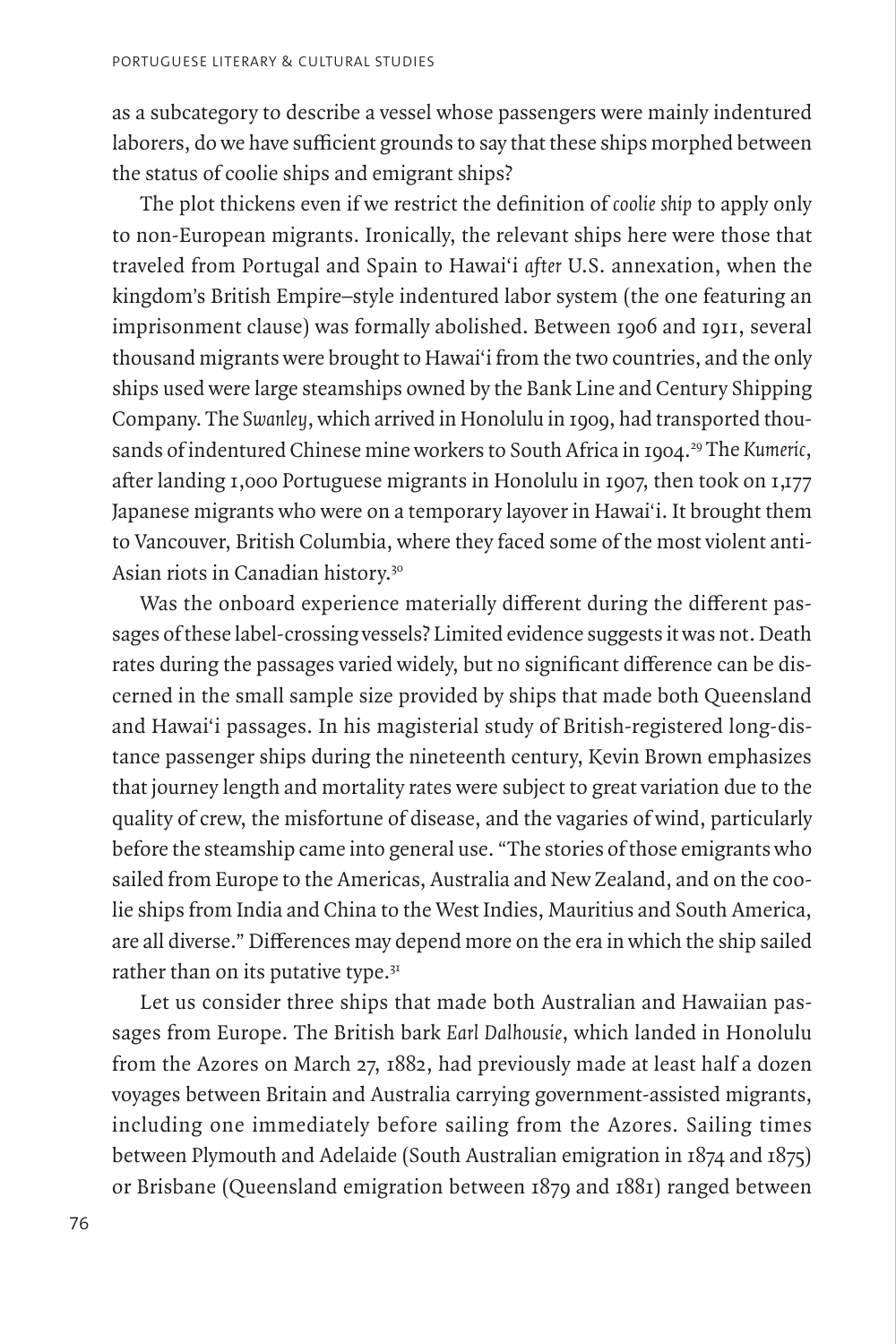eighty-one and ninety days. The total number of migrant passengers on each voyage ranged from 303 to  $381.^3$ <sup>2</sup> While the Hawai'i-bound trip from the Azores took somewhat longer (113 days), the number of passengers aboard (322) was within the range of the Australia-bound sailings.<sup>33</sup> Similar conditions also prevailed in the British-registered *High Flyer*, the only one of these ships to have sailed to Hawai'i twice (in 1880–81). On a passenger crossing between London and Marlborough, Queensland, in 1878, it had a total travel time of 122 days and landed 340 passengers, about half of whom were government-assisted, with five deaths on board.34 The two sailings between the Azores to Hawai'i ranged between 99 and 130 days and landed 337–52 men, women and children.35

The first steamship to be used between the Azores and Hawai'i, the Britishregistered and Orient Company–owned *Abergeldie*, was later used several times to bring assisted migrants from Britain to Australia. The Hawai'i-bound voyage (1883) took sixty-two days, and the ship carried 945 passengers, nine of whom died. There was an outbreak of measles aboard, but supposedly no one died from it.36 The *Abergeldie* was likewise proclaimed as the "first immigrant steamship to enter Port Jackson [Sydney]" after having returned to Britain and collected assisted migrants at Plymouth.<sup>37</sup> The total number of passengers it carried on its voyages between Britain and New South Wales was fewer than those it brought to Hawai'i, ranging from 595 to 612.<sup>38</sup> Deaths per voyage ranged between two and ten, mainly among children (as was usually the case). In July 1884, the *Sydney Morning Herald* declared that there had been no "material alterations in the fittings of the *Abergeldie* since her first voyage here."39 Given the short turnaround time between the ship's return from Honolulu and its voyage to Sydney from Plymouth, it is likely that these Australia-bound migrants experienced the same ship conditions that the Hawai'i-bound passengers from Portugal had, except that each individual had somewhat more space.

The journey of Portuguese migrants to Hawai'i was formidable, lasting in many cases well over a hundred days, featuring the double-crossing of the equator, and the rounding of Patagonia.40 Those aboard steamships made the passage faster, though more than half of the voyages were done by sail. None of the ships on which the Portuguese emigrants sailed were registered in Hawai'i or Portugal. The first, the *Priscilla*, was a German ship charted via the agency of the powerful Hawai'i-based German firm Hackfeld and Company, which had its European headquarters in Bremen.<sup>41</sup> Hackfeld was awarded the concession in 1877-78 by the German medic, botanist, and immigration commissioner Wilhelm Hillebrand,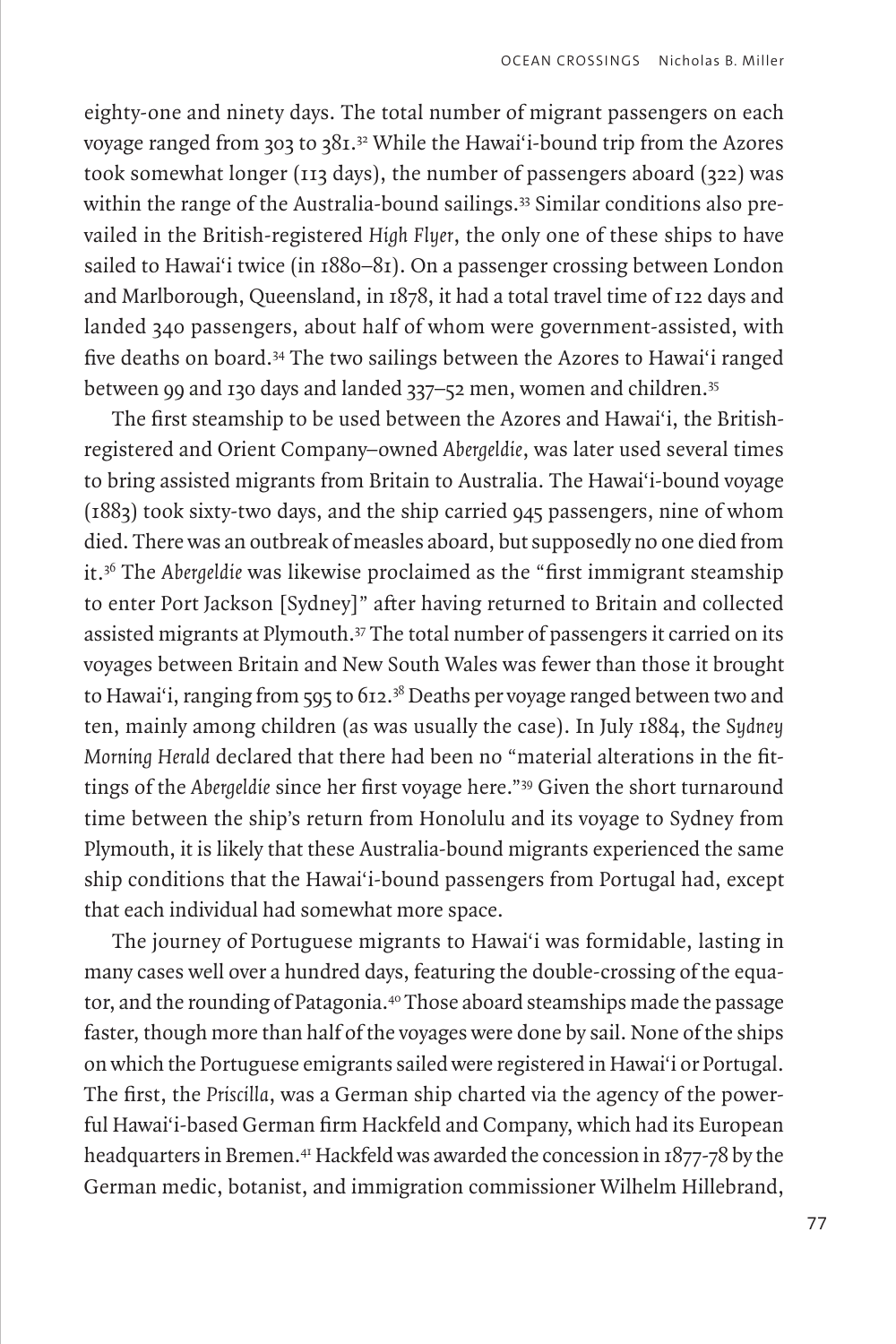who had moved to Madeira after leaving Hawai'i and was empowered to initiate contract labor migration from Portugal.42 After Hillebrand's initial work, the business passed the following year to the management of John Hutchison, an Irishborn merchant who served as a Hawaiian consul. With the approval of Honolulu, the concession was next awarded to Abraham Hoffnung in 1878, a Polish-born businessman of Jewish descent and British upbringing, who later served as Hawaiian consul in Britain from 1884 until the overthrow of the monarchy.43

Hoffnung was not a shipowner but a well-placed business intermediary specializing in antipodal shipping and migration. His brother, Sigmund, was a successful businessman in Brisbane.<sup>44</sup> Sponsored European migration to Queensland dwarfed that to Hawai'i: roughly 250,000 Europeans arrived in Queensland between 1860 and 1900, 150,000 of whom were sponsored.45 Hoffnung's familial network placed the Portuguese migration to Hawai'i within the similarly antipodal assisted emigration of poor British and Irish migrants to Queensland.46 The embedding of the business of shipping migrants from Portugal to Hawai'i within British-focused trading networks was hardly unique; it reflected the semi-dependent character of both sites to a British-dominated global maritime marine during the period. For instance, most of the hundreds of thousands of Portuguese emigrated to Brazil at the end of the nineteenth century traveled aboard foreign, mostly British, ships.47 While the Hoffnung nexus is hazy to track, given the absence of relevant archives for his firm or its successors, it likely explains the overlap between Hawai'i- and Queensland-bound ships. In contrast, none of the New Zealand–bound emigrant ships were used for Europe-to-Hawai'i indentured passenger shipping.48

Hoffnung's role was consistent but controversial.<sup>49</sup> He was seen with contempt by many Hawai'i-born Americans active in the 1888 coup d'etat that forced King Kalākaua to sign the Bayonet Constitution stripping him of most of his effective power and forcing the resignation of Walter Murray Gibson, and which presaged the 1893 coup d'etat that overthrew the Hawaiian monarchy.<sup>50</sup> Controversies about shipboard conditions mingled with criticism of his management; dissatisfaction with the high cost of his brokerage services was linked to political critiques of the patrimonial nature of Kalākaua-era governance.<sup>51</sup> As these issues spread through the global press, European governments resolved to study the situation themselves.<sup>52</sup> In September 1882, for instance, Antonio de Souza Canavarro, the newly appointed Portuguese consul in Hawai'i, was commissioned to examine the passenger ships that were transporting thousands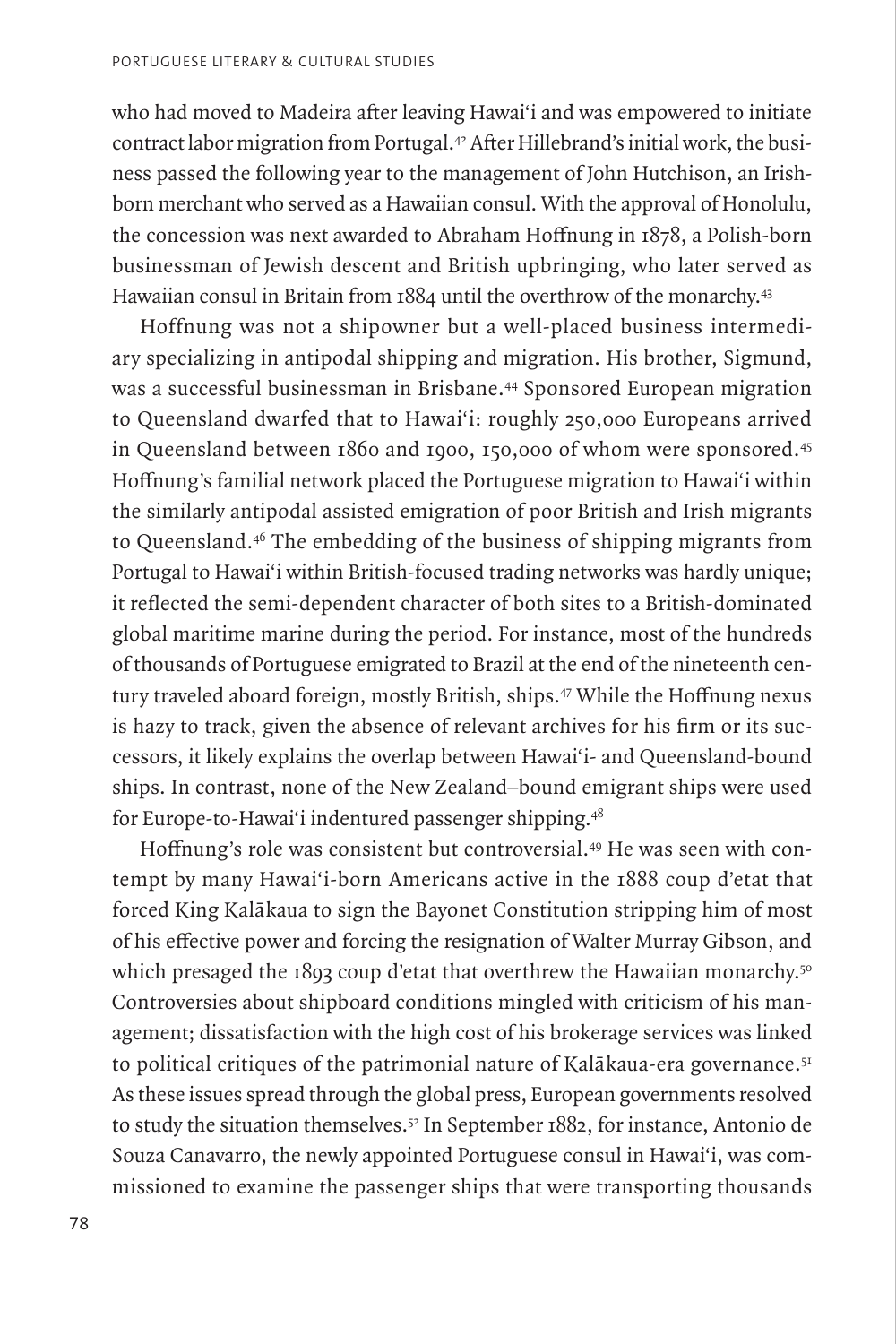of emigrants from the Azores and Madeira.53 After visiting the recently arrived *Hansa* in Honolulu's harbor, he noted conditions on board and drew up a set of recommendations for their improvement.54 Canavarro met and became friendly with Hoffnung, who had come to Hawai'i to lobby for the establishment of a regular shipping line between London and the islands that would also stop at the Azores and Madeira. Even in 1884, a year in which there was a staggering number of fatalities among child passengers, the consul stressed that Hoffnung, his firm, and their Hawai'i-based partners were trying to create the best-possible onboard environment.<sup>55</sup> Given our limited sources, it is difficult to untangle how politics, careerism, and reality affected the behavior of these elites, each of whom had something to gain from claims of abuse or improvement.

The two steamships that arrived in 1884, the *City of Paris* and the *Bordeaux*, had unusually high mortality rates, particularly among children, and both also had unusual ownership characteristics. 56 Hoffnung had purchased the *City of Paris* earlier that year, apparently as part of his ultimately unsuccessful attempt to secure government subsidies for a regular shipping line between Britain and Hawai'i.57 The *Bordeaux* was a British-built ship that had been recently acquired by a French firm and carried a French crew.<sup>58</sup> Canavarro commissioned a series of interviews with the parents of the deceased, putatively to determine the cause of death and recommend improvements.59 In fact, the resulting reports largely blamed the parents, particularly the mothers.<sup>60</sup> Yet the controversies did have a substantive effect on the management of Portuguese migration to Hawai'i. Hoffnung sold the *City of Paris* to a French company, and the ship sank the following year off the coast of Marseille, en route to Bắc Kỳ (Tonkin) with French troops aboard.<sup>61</sup> No other French-registered vessel was ever used for shipping Portuguese to Hawai'i.

The onboard reality on migration ships was more complicated than their dominant passenger population might suggest. For instance, most of the vessels also carried commercial goods. With the exception of the *Priscilla*, management of the cargo on most of the ships bringing Portuguese laborers to Hawai'i before 1893 was consigned to George Walter Hunter Macfarlane (1849–1921). Macfarlane had been born in Honolulu to parents of Scottish and English descent, three years after their migration to Hawai'i from New Zealand.<sup>62</sup> He was a close confidant of King Kalākaua, served on his military staff, traveled with him on his 1881 world tour, and served as his chamberlain. Macfarlane's proximity to power enabled him to craft business ties with Hoffnung. In Honolulu newspapers, the arrival of Portuguese migrant ships tended to be announced alongside Macfarlane's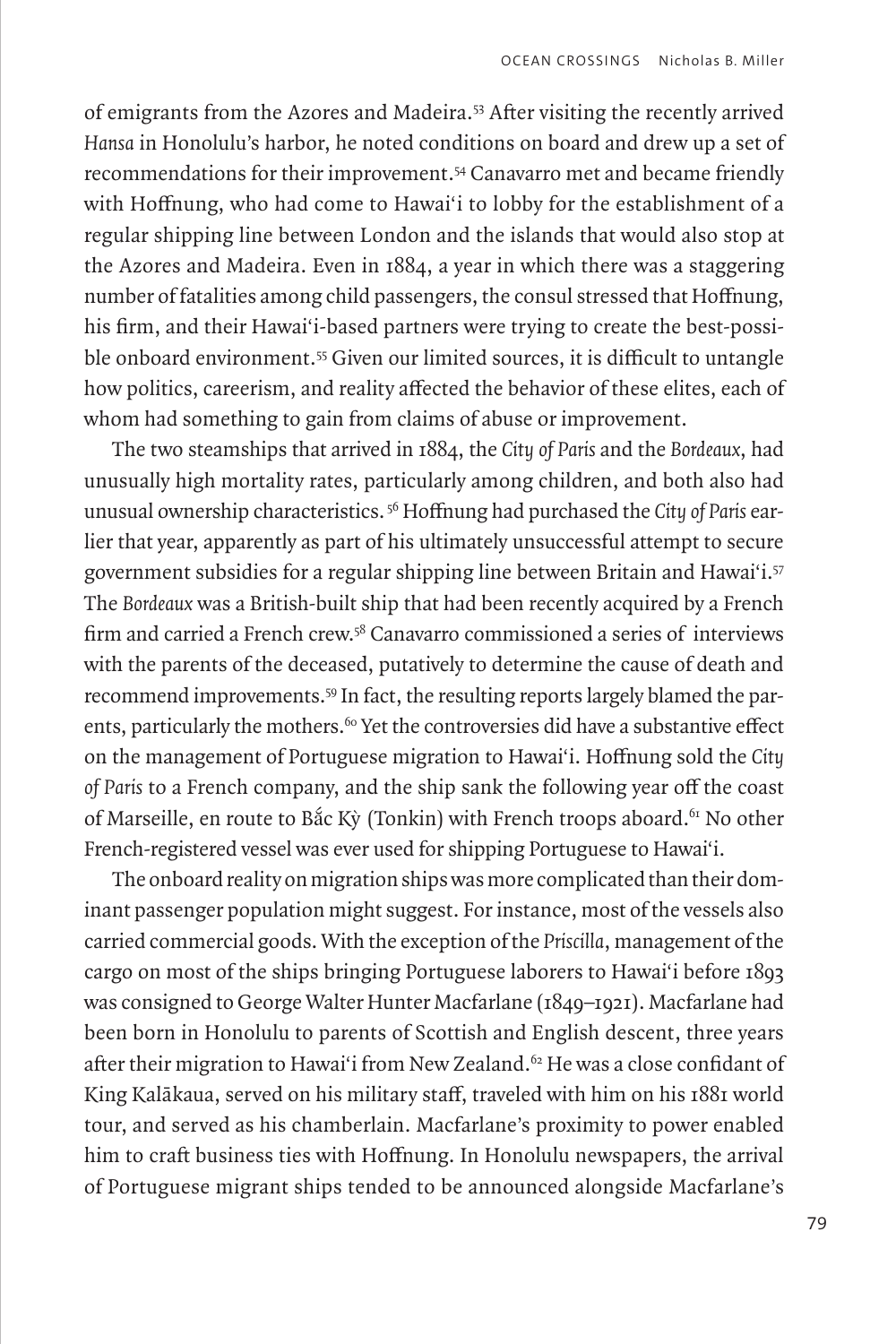advertisements for newly arrived goods.<sup>63</sup> Some migrant ships also transported import symbolic cargo. In 1883, the bark *Earl Dalhousie*, which had sailed at least six times between Britain and Australia as an emigrant ship, carried more than 320 Portuguese indentured laborers along with the famous Kamehameha statue presently located in front of Ali'iolani Hale in Honolulu.<sup>64</sup> Even as passenger transport, these ships were not just vessels of indenture. With limited transportation options between Europe and the Pacific, they afforded a smaller set of higher-status individuals the opportunity to travel to the islands. On later voyages, relatives of successful earlier migrants arrived with their passage fully paid, which allowed them to forego contracts of indenture. This was the case for seventeen of the passengers aboard the *Stirlingshire* (1886).<sup>65</sup> Aboard the same ship was Hugo Kawelo, a young Hawaiian ali'i, who had studied iron working with Mirrlees, Wattson, and Company in Glasgow as part of the kingdom's program to educate select Hawaiian youths abroad.<sup>66</sup> He had boarded the ship upon its initial departure from Liverpool.

# **Labels of Difference**

Much recent literature about the onboard experiences of contract laborers has focused on the crossing of the kalapani, or black waters, by South Asian emigrants en route to European colonies in the Mascarene Islands, the Caribbean, Fiji, and elsewhere.67 Martin Dusinberre has extended this analysis to the Hawaiian context in his study of the scattered archive relating to ships transporting Japanese contract laborers in the late 1880s and the 1890s.<sup>68</sup> Indentured passengers' own words about the experience are rare, but in the case of the Portuguese migration to Hawai'i we have access to a voyage diary kept in 1887–88 by João Baptista d'Oliveira and Vicente d'Ornellas on their 156-day sail from Madeira to Honolulu aboard the *Thomas Bell*—the longest journey time of any passenger ship bringing Portuguese migrants to Hawai'i.<sup>69</sup> The *Thomas Bell* was the last ship to make the passage between Portugal and Hawai'i for over a decade; it was also the last time a sailing ship was used for the route. It is unclear if it had ever served as a passenger ship to Australia, but the *Pacific Commercial Advertiser* noted it "has been trading mostly in the Colonies and East Indies and is a pretty good sailer [*sic*]."70 The ship's owner was John Swanson of Liverpool, its captain was James Low, and its medical officer was J. M. Campbell.<sup>71</sup>

The diary left by d'Oliveira and d'Ornellas is typical of the genre, reflecting the writers' gradual adaptation to late-nineteenth-century shipboard life, including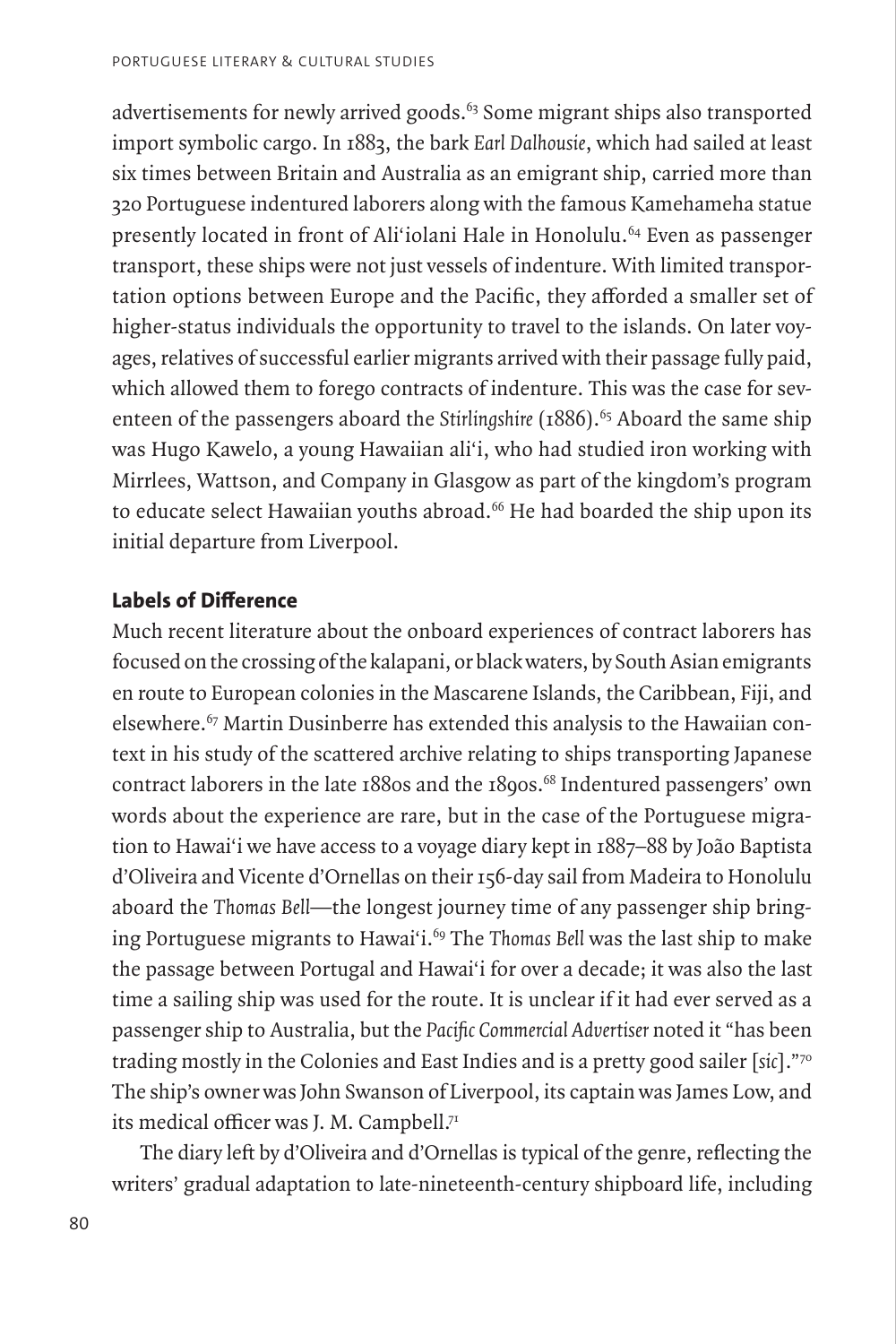their desensitization to the brutal realities of passage. During the first few days, they recorded minutiae about their daily meals; after a few weeks, only particularly terrible instances received mention. This was also the case with child mortality.<sup>72</sup> The first death aboard occurred a week and a half out, when a young boy passed away after having fallen seriously ill. At 6:15 a.m. on the morning of November 25, 1887, his mother mourned his passing, and the ship crew arranged a funeral.

The body was placed in a shroud, which was merely a sack, with some pieces of coal to weigh it down. Around the shroud, the flag of the Sandwich Islands had been wrapped. At 9 a.m., the captain ordered all persons to come up to the poop deck. As we went up, we noticed the English flag at half-mast, and the flag-covered shroud now was placed on a heavy plank at the edge of the ship.73

In d'Oliveira and d'Ornellas's description of this ocean funeral, the symbols of sovereignty, nationality, and power loomed large. The child was wrapped in the flag of the state to which his family was bound on a contract of indenture, though disease had denied him the opportunity of developing any personal feeling of nationality toward that symbol. The ceremony was conducted by a British captain, reading from his English-language Bible, with the symbol of the ship's nationality of registration lowered to half-mast in recognition of the personal loss of one of its passengers. Between the Portuguese jurisdiction of departure and the Hawaiian jurisdiction of arrival sailed a legally and symbolically British space of migration.

As the voyage continued and the discomfort of the long passage intensified, the passengers devised new ways for mocking a crew they described, in national terms, as "the Englishmen."74 When a plague of bedbugs struck in mid-March, while the ship was crossing the long stretch of ocean between Chile and Hawai'i, d'Oliveira and d'Ornellas made repeated mention of the passengers' nicknames for the pests: "English soldiers" and "red-coats."75 If this indicated a feeling of solidarity among the passengers versus a crew they perceived as ethnically or nationally different, it was a solidarity that could be ruptured, at least from the perspective of the diarists, by intercultural communication differences. On January 15, 1888, while rounding Patagonia, one of the diarists noted the tension that existed between him and the Portuguese nurse aboard, a woman named Isabel. He claimed she did "not care for me because I know a little English and the officers always send for me when they want information from the passengers. Truly she is a very jealous woman, and has been the cause of many unpleasant experiences."76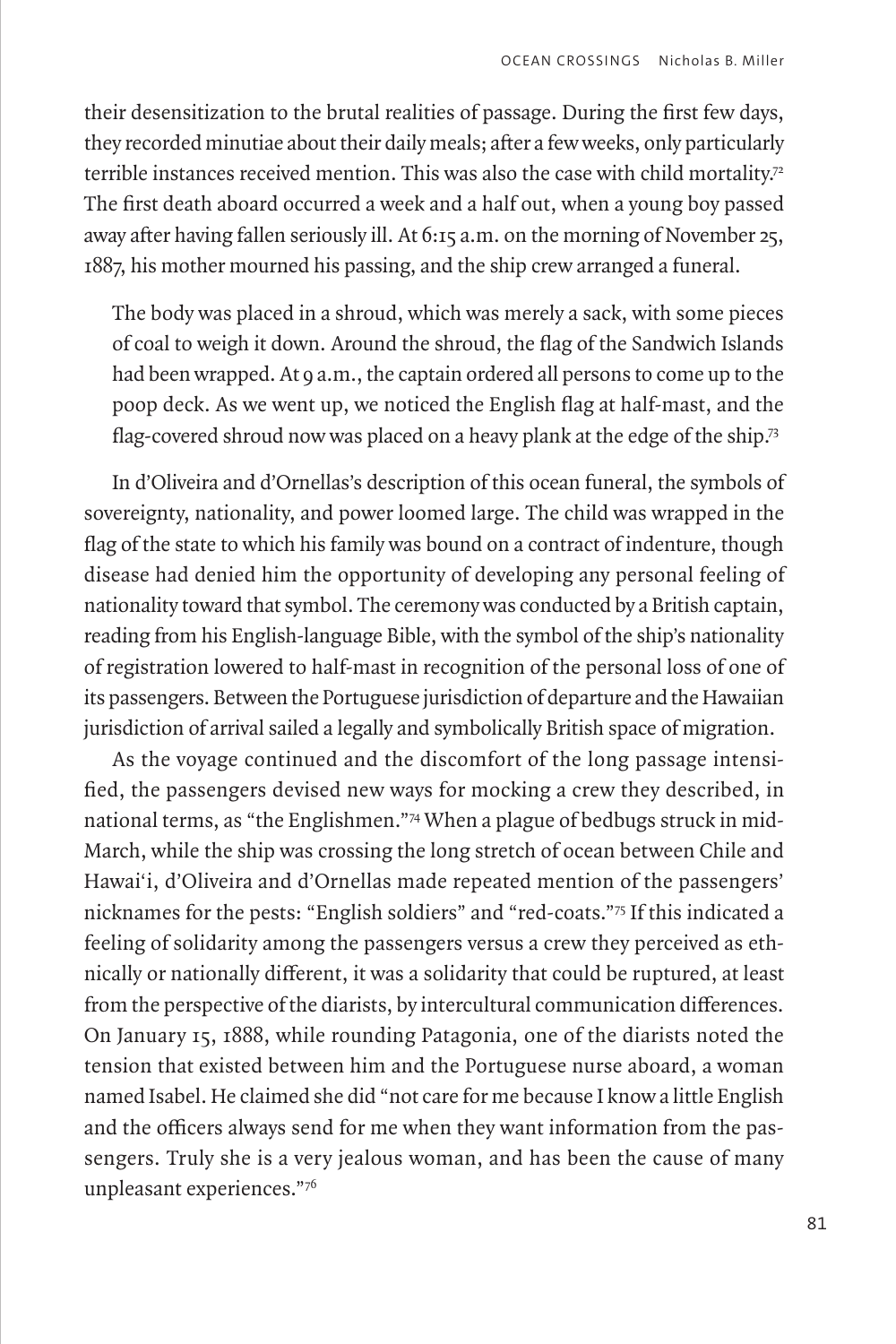The social order aboard the migrant ships were clearly distinguished by nationality: the crews were mainly British, and the passengers were mainly Portuguese. The national origins of the crew manning the few non-British-registered ships were less consistent. The Hillebrand- and Hackfeld-brokered German bark *Priscilla* (1878) had a British captain, whereas the *Braunfels* (1895) had a largely German crew.77 As I have discussed, the *Bordeaux* (1884), a British-built steamship owned by a French firm, had a mainly French crew, who were subject to extensive inquiries on arrival in Hawai'i due to an unusually high volume of deaths in transit.78 The nationalities aboard remained largely unchanged as governments shifted in Hawai'i. After U.S. annexation, all ships were registered in Britain, with the exception of two small New Zealand ships, the *Warrimoo* (1900) and the *Aorangi* (1901), which sailed from the West Coast of the United States, bringing only about a hundred migrants to the islands, most of whom had previously settled in New England.

A curious reoccurring phenomenon on these ships before the twentieth century was the gig nature of the contracted ship's surgeon. Most were British, and most seem not to have been ordinarily employed in the role. At least one German and two British doctors migrated to Hawai'i between 1880 and 1900 by serving as ships' surgeons aboard migrant ships from Portugal. Dr. St. David Gynlais Walters, formerly a house surgeon at Stanelo Hospital in Liverpool, reached Hawai'i in 1882 after serving as ship's surgeon aboard the *Monarch* (1882). He subsequently served as a government physician at Lihue, Kaua'i in 1882–97; as medical superintendent of the O'ahu Insane Asylum beginning in 1902; and as president of Honolulu's Pacific Club, formerly the British Club, in 1917.79 Three years later, Dr. S. Ernest Craddock crossed as ship's surgeon aboard the *Dacca* (1885). The eldest surviving son of William Craddock of the Indian Medical Service, he set up shop at 104 Fort Street in Honolulu, advertising his Portuguese-speaking abilities in local newspapers.<sup>80</sup> A German doctor named Dr. E. C. Surmann also established a practice on Fort Street after arriving in Hawai'i as ship's surgeon aboard the only German-registered ship to make the journey after 1878, the *Braunfels* (1895), advertising his services in Hawaiian- and English-language newspapers as a "Kahuna lapa'au Geremania" (German medical practitioner). $81$  In some cases, the role of ship's surgeon was simply a means to cover the costs of antipodal transit. In 1886, Dr. Joseph Wardale served as ship's surgeon aboard the *Amana* on his return home from Scotland to New Zealand, where he worked as a physician in Invercargill, Otago, at the Southland District Hospital. Remarkably, due to adverse weather,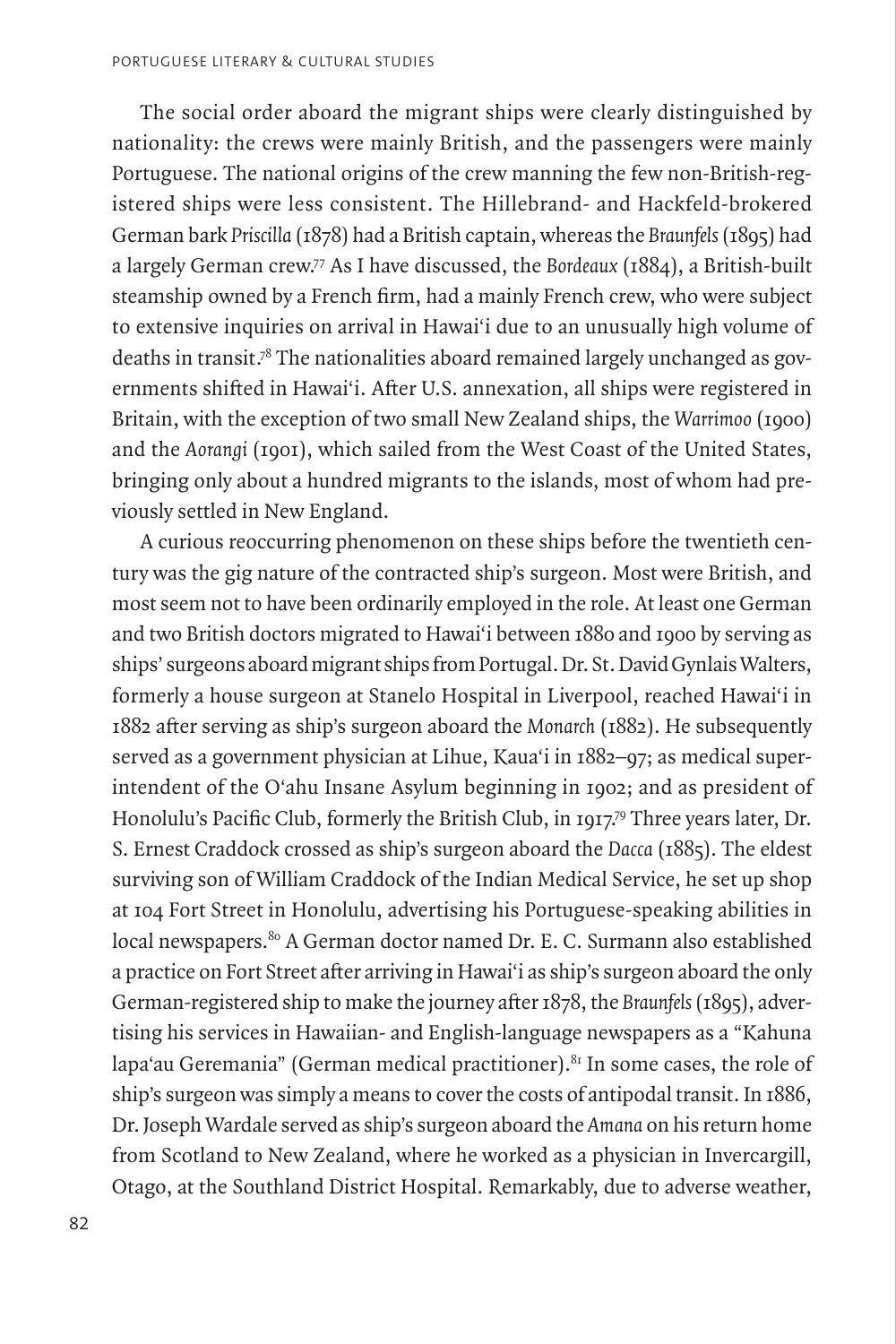the steamer took 147 days to reach Hawai'i from Madeira, a longer time than most sailing ships had taken, though still shorter than the *Thomas Bell's*.<sup>82</sup>

Alcohol played a central role in d'Oliveira and d'Ornellas's narration of their long passage. Port wine and liquor were used to celebrate and relax; their excess consumption threw individuals into rages and sickness. Here a telling gap emerges between what the institutional and personal archives can tell us. British crew lists for Hawai'i-bound vessels, such as the *Abergeldie* (arrived in 1883) and *Amana* (arrived in 1886), reveal an explicit alcohol ban in crew contracts.83 Even if alcohol was not formally proscribed aboard the *Thomas Bell*, the migrants managed to subvert official regulations at various stages. Despite strict laws in Hawai'i banning the import of alcohol by individual migrants, the diarists reported in one of their final entries that this rule was widely broken. When port officials went to inspect migrants' trunks, "we know of many passengers who passed the guards with their liquor securely tucked away in their clothes."<sup>84</sup>

## **Arrival**

As I have discussed, the emigration of Portuguese nationals to Hawai'i as indentured laborers occurred mainly aboard British passenger vessels, a substantial portion of which had previously brought government-assisted migrants to Australia from Britain. The major difference between these passengers lay neither in their onboard experiences nor in the hoped-for permanence of their settlement. Rather, it lay in the modality of the sponsorship of their passage. In the case of nineteenth-century Portuguese migrants to Hawai'i, mobility costs were sponsored via contracts of indenture with the government's Board of Immigration, adapted from British practice usually associated with Asian labor in plantation colonies. This led to a paradox in their contemporary setting born from a crossing of typologies: these were indentured laborers travelling aboard ships that were also used in the Australian context for assisted immigration. Those typologies became inverted after annexation. Migrants continued to travel on British passenger vessels (now solely steamers), but some of those steamers were also used to transport Asian laborers to South Africa and British Columbia. Despite the formal abolition of the kingdom-era contract labor system after annexation, these "free" laborers were traveling aboard vessels that were also decried as coolie ships.

The mobility of indentured Europeans to Hawai'i in the final decades of the nineteenth century complicated not merely the labels used to describe migration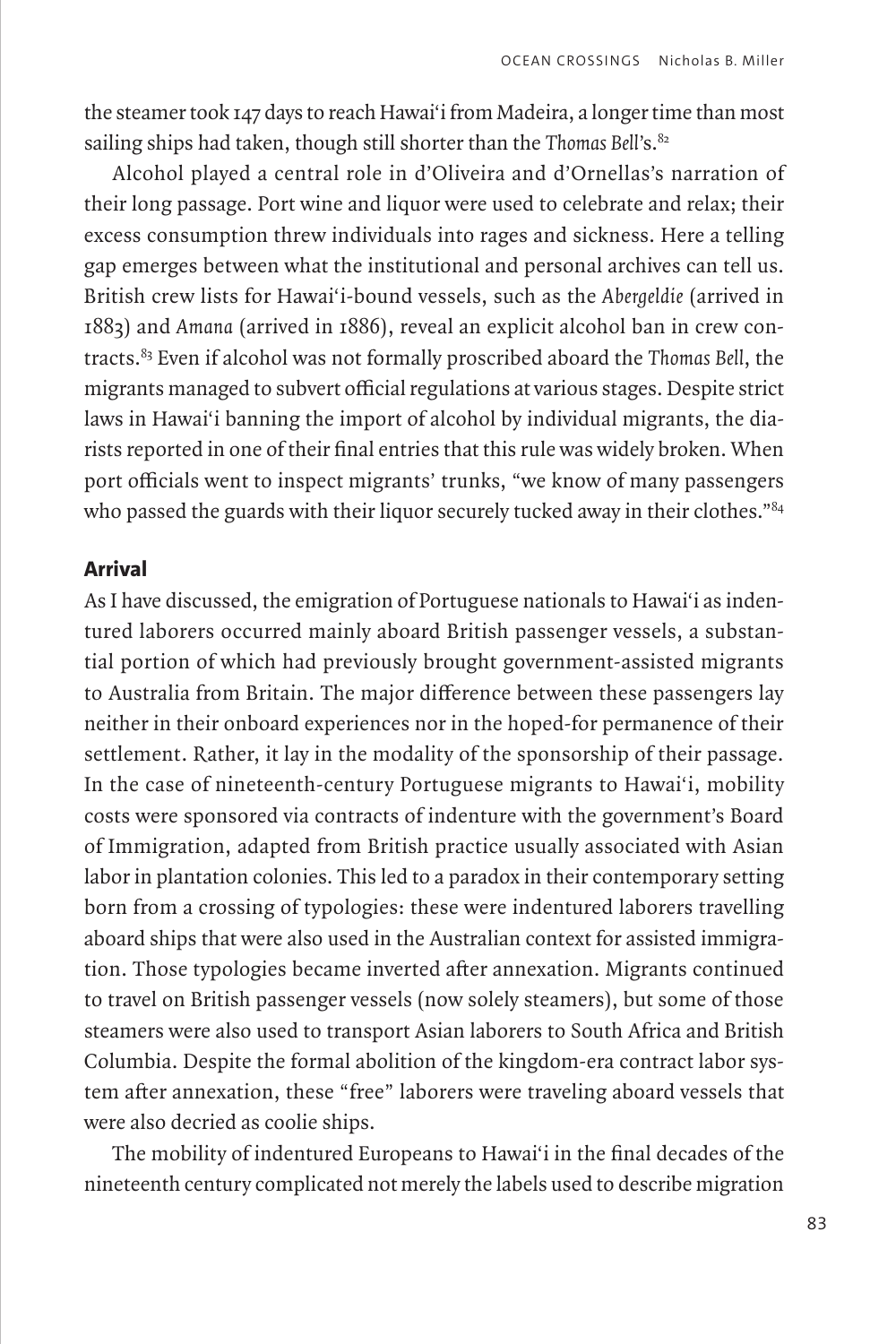modes or types of passenger vessels but also the implicitly racialized character of these distinctions in present comparative scholarship. This type of logic also framed actor experience. On April 13, 1888, while their ship was being towed into the harbor at Honolulu, the diarists d'Oliveira and d'Ornellas noted a "house" at the center of the port, "which, we are told, is a hospital for the Chinese and Japanese immigrants." To their apparent surprise, this was precisely where they were going. The following morning, at 11 a.m., they were given individual numbers during a roll call. At 3 p.m., they were unloaded to walk down a long pontoon leading them to the Quarantine Depot, the destination of the Portuguese man mentioned at the beginning of this essay, the one who exclaimed joyously on April 13, 1911, about finally being away from "that jail" of a ship, the *Orteric*. Once d'Oliveira and d'Ornellas had entered the depot, they got their first glimpse of Native Hawaiians, whom they termed "Canecas," and settled in at the depot, which featured "four rows of wooden houses, a large kitchen, and a place where we could wash our clothes, a bathroom, a park, and a magnificent house where we registered." The hospital for Chinese and Japanese immigrants had become their next station. D'Oliveira and d'Ornellas did not reflect on the apparent change in their own station, merely noting that the depot was "an interesting place," surrounded by "beautiful shade trees whose names we do not know."85

What changed for indentured passengers during the months' long journey from Macronesia to Polynesia? At least as relayed by d'Oliveira and d'Ornellas, it was an introduction to a world of opportunities channeled aboard British passenger vessels. The onboard experience was an introduction to a realm of international mobility increasingly defined by national characteristics—not merely in terms of the politics of the destination country but also in the dominance of global passenger shipping by a small network of British and occasionally German businessmen. Nationality as a means of distinction, twinned with power status, emerged as a social reality. And not incidentally, the passengers would soon be working on plantations owned mainly by families who spoke the captain's language.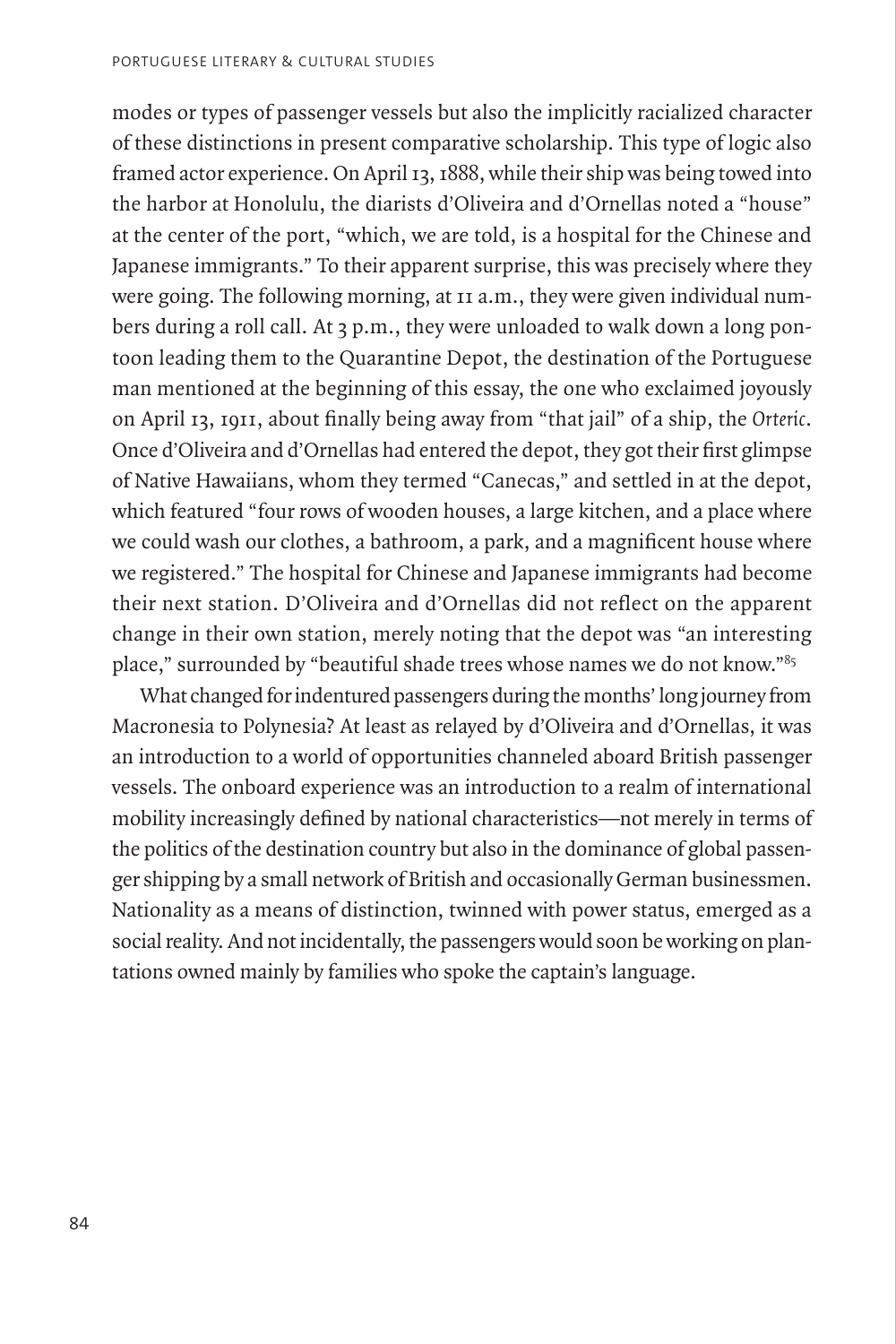#### **NOTES**

1. I gratefully acknowledge that this article results from research conducted within the project "The Colour of Labour- The Racialized Lives of Migrants", funded by the European Research Council (ERC) under the European Union's Horizon 2020 Research and Innovation programme (Advanced Grant No 695573 - PI Cristiana Bastos), hosted by the University of Lisbon/Universidade de Lisboa, Instituto de Ciências Sociais.

2. This ship's name is sometimes alternately rendered as the *Osteric* due to unclear handwriting in manuscript ship logs and port documents.

3. "Orteric Arrives with Many Laborers", *Hawaiian Gazette*, Apr. 14, 1911, p. 1.

4. Edward P. Irwin, "Importing a Population", *The Democrat*, Nov. 1, 1910, p. 3.

5. I thank Marta Macedo for first bringing this image to my attention.

6. "Conditions of Departure of the Orteric", *Hawaiian Star*, Apr. 22, 1911, p. 1.

7. *Illustração Portugueza*, Mar. 6, 1911, p. 315. "Aquillo era o começo; o resto elles o veriam lá em baixo, na ardencia do sol, fazendo o trabalho na plantação, no vertice das serranias onde os vulcões fumegam."

8. Ibid., p. 316.

9. Christopher A. Bayly, *Birth of the Modern World, 1780-1914* (Oxford: Oxford University Press, 2004). Jürgen Osterhammel, *Die Verwandlung der Welt: eine Geschichte des 19. Jahrhunderts* (Munich: CH Beck, 2011), 221-52 [English translation by Princeton University Press, 2018]. Adam McKeown, "Global Migration, 1846-1940", *Journal of World History* 15:2  $(2004): 155-89.$ 

10. For a review of the concept of "white slavery" in the 19th century British public sphere see: Laura Lammasniemi, "Anti-White Slavery Legislation and its Legacies in England*", Anti-Trafficking Review* 9 (2017): 64-76. On the "white slave" as a historical construction tied to race, colonialism and gender see for instance: Brian Donovan, *White Slave Crusades: Race, Gender and Anti-Vice Activism, 1887-1917* (Urbana, IL: University of Illinois Press, 2010).

11. Edward D. Beechert, *Working in Hawai'i: A Labor History* (Honolulu: University of Hawai'i Press, 1985), 85-88.

12. On contract labor as a component of liberal theory see: David Schwan, "J.S. Mill on Coolie Labor and Voluntary Slavery", *British Journal for the History of Philosophy* 21:4  $(2013): 754-66.$ 

13. Compare: Lisa Lowe, *The Intimacies of the Four Continents* (Durham, NC: Duke University Press, 2015), 21-28. David Northrup, *Indentured Labor in the Age of Imperialism* (Cambridge: Cambridge University Press, 1995), 1-15.

14. Cristiana Bastos, "Portuguese in the Cane: The Racialization of Labour in Hawaiian Plantations", in *Changing Societies: Legacies and Challenges*, vol. 1, *Ambiguous Inclusions: Inside Out, Inside In*, eds. Sofia Aboim, Paulo Granjo and Alice Ramos (Lisbon, Imprensa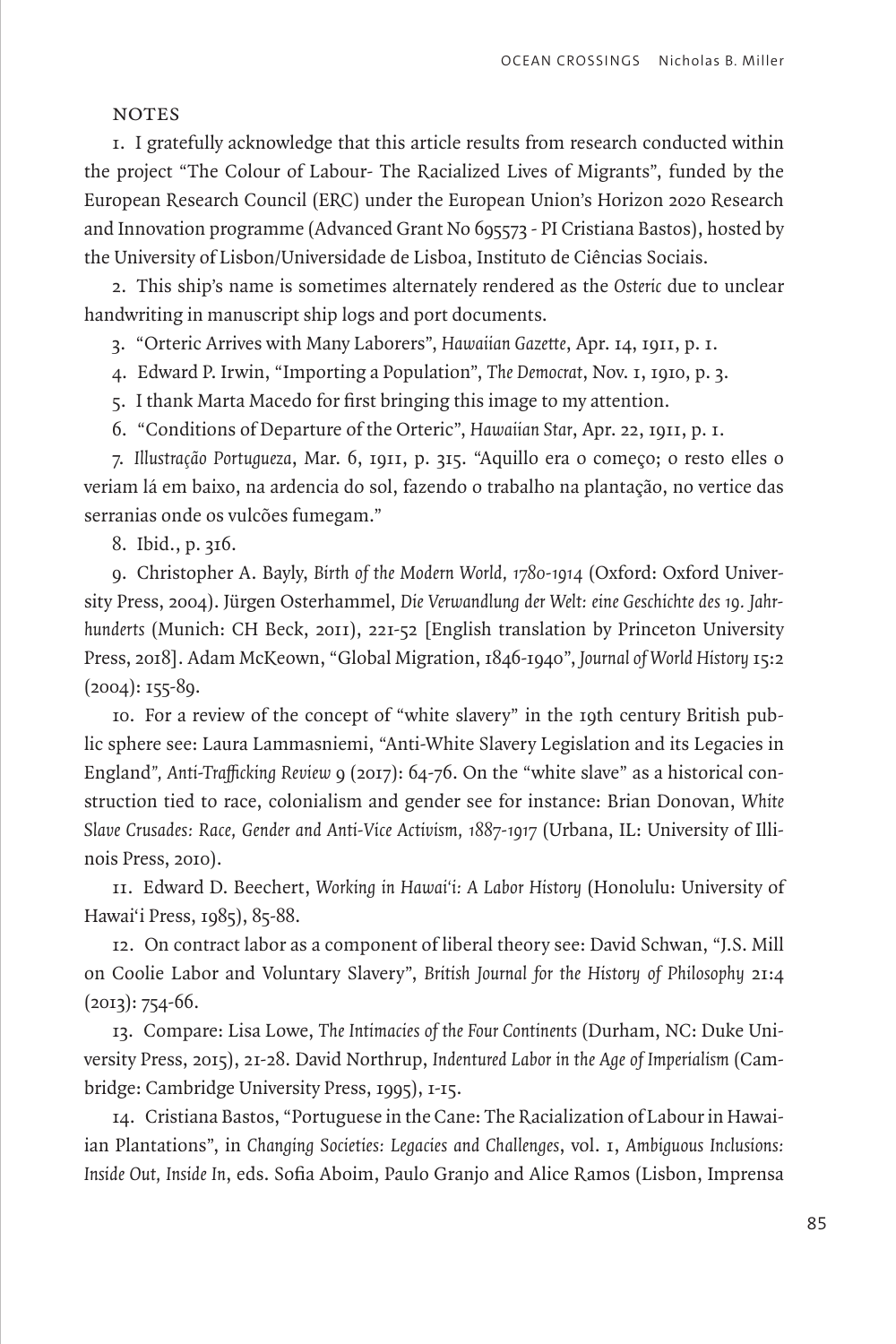de Ciências Sociais, 2018), 77. Susana C.O. Castro Caldeira, *Da Madeira para o Hawaii: A emigração e o contributo cultural madeirense* (Funchal: Centro de Estudos de História do Atlântico, 2010), 169-79. For a draft contract see: João Baptista d'Oliveira and Vicente d'Ornellas, "Destination: Sandwich Islands, being the Journal of the 156 Days' Trip from the Island of Madeira to the Archipelago of Sandwich, on the English Vessel *Thomas Bell*", *Hawaiian Journal of History* 4 (1970): 49-50.

15. See the cases analyzed in: Sally Engle Merry, *Colonizing Hawai'i: The Cultural Power of Law* (Princeton: Princeton University Press, 2000), 208-20.

16. See for instance: *Pacific Commercial Advertiser*, Jun. 21, 1884, p. 2. *Hawaiian Gazette*, Nov. 5, 1884, p. 6. Daily *Bulletin*, Nov. 8, 1887, p. 2. Also see the use, in translation from Hawaiian, in the critical take on the purposes of migration by: Mamalamoa, "Some Enlightenment", *Saturday Press*, Dec. 25, 1880, p. 3. On Gibson see: Jacob Adler and Robert M. Kamins, *The Fantastic Life of Walter Murray Gibson, Hawai'i's Minister of Everything* (Honolulu: University of Hawai'i Press, 1986). Also see: Seth Archer, "Hawaiian Health and the Filibuster of Walter Murray Gibson", *American Nineteenth-Century History* 20:2 (2019): 95-113.

17. Jonathan Osorio, Dismembering Lāhui: A History of Hawaiian Nationhood to 1887 (Honolulu: University of Hawai'i Press, 2002), 173-92.

18. Nicholas B. Miller, "Trading Sovereignty and Labour: The Consular Network of Nineteenth-Century Hawai'i", *The International History Review* (2019), 8-14.

19. *Pacific Commercial Advertiser*, Aug. 27, 1881, p. 2.

20. Beechert, *Working in Hawai'i*, 87.

21. The case of liberal politician and former US resident Friedrich Kapp and his concern about "German coolies" in Hawai'i is exemplary. Uwe Spiekermann has described Kapp's discourse in 1883 in his online blog. For the transcripts of Kapp's speech see: "46. Sitzung am 5. Februar 1883", *Verhandlungen des Reichstages* 69 (Berlin, 1883), 1297-1303 and "53. Sitzung am 14. Februar 1883", *Verhandlungen des Reichstages* 69 (Berlin, 1883), 1496-1501.

22. See the documents relating to controversies over Portuguese, German and Norwegian indentured emigration to Hawai'i collected by the German Auswärtiges Amt in 1883: Berlin Bundesarchiv, BArch R 901/30723.

23. Bastos, "Portuguese in the Cane", 86-92.

24. James A. Geschwender, Rita Carroll-Seguin and Howard Brill, "The Portuguese and Haoles of Hawaii: Implications for the Origin of Ethnicity", *American Sociological Review* 53:4 (1988): 515-27. Moon-Kie Jung, *Reworking Race: The Making of Hawai'i's Interracial Labor Movement* (New York: Columbia University Press, 2006), 77. Boaventura de Sousa Santos, "Between Prospero and Caliban", in *Revisiting the Colonial Question in Latin America*, eds. Mabel Moraña and Carlos A. Jáuregui (Madrid: Iberoamericana, 2008), 166.

25. Addressing this lacunae been a collaborative research venture undertaken by Cristiana Bastos and other members of her ERC project The Colour of Labour (695573), including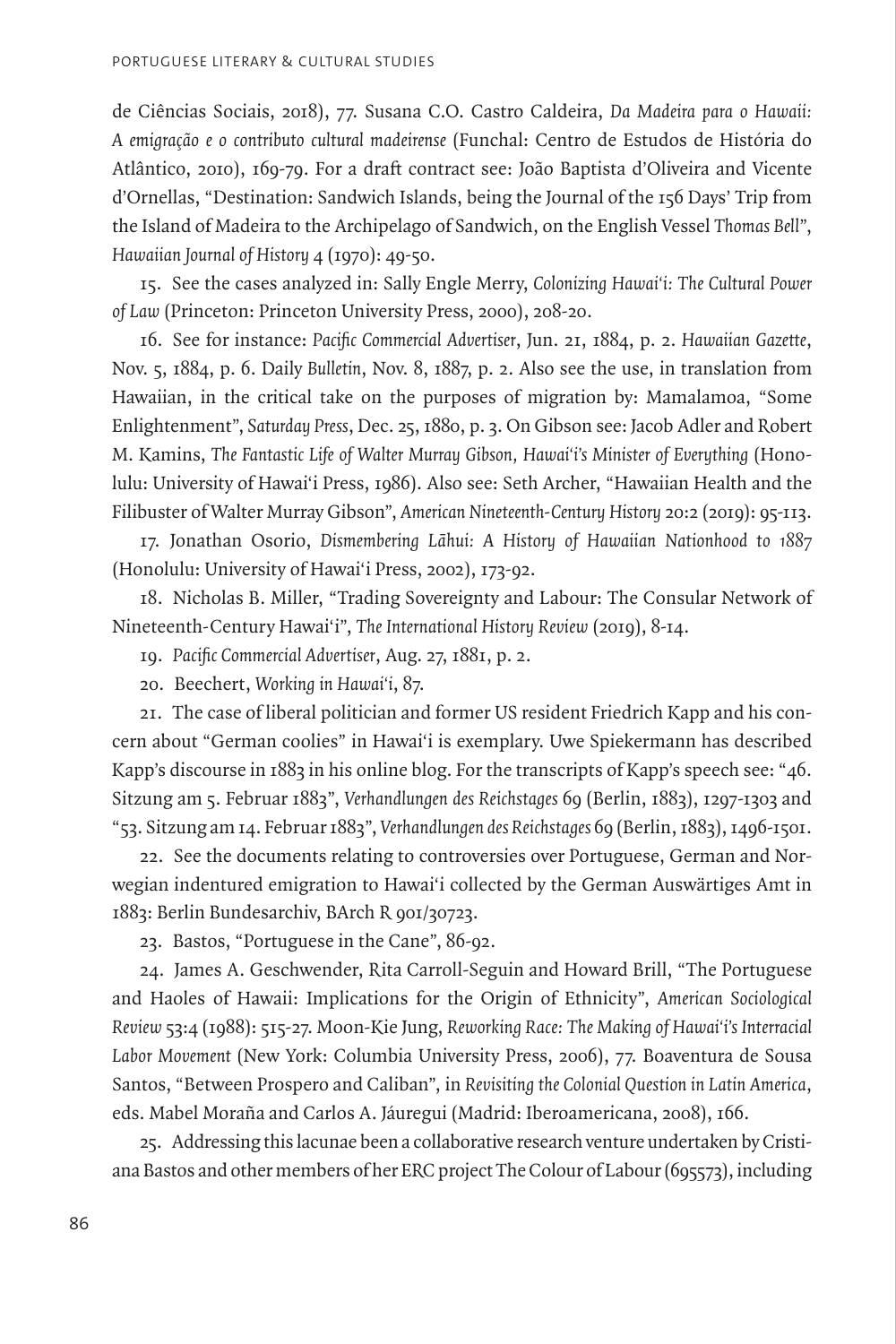myself. See for instance: Cristiana Bastos, "Febre a bordo: migrantes, epidemias, quarentenas", paper at international seminar "Mapeando Controvérsias Contemporâneas: Ecologia, Saúde e Biossegurança", Universidade Federal do Rio Grande do Sul, Jul. 12, 2018.

26. See: John Henry Felix, Peter F. Senecal and Elmer F. Cravalho, *The Portuguese in Hawaii* (Honolulu: published by the authors, 1978). Edgar C. Knowlton, Jr., "Portuguese in Hawai'i", *Kentucky Foreign Language Quarterly* 7:4 (1960). 212-18. A comprehensive list of the ships can be seen in: Ana Isabel Spranger, "Havai, emigração para o", *Dicionário Enciclopédico da Madeira*, http://aprenderamadeira.net/, accessed online on Oct. 2, 2019.

27. For an instance of its use in a Hawaiian newspaper relating to Australia see: "Foreign News", *Pacific Commercial Advertiser*, Jan. 24, 1880, p. 5, and *Daily Bulletin*, May 18, 1883, p. 2. On assisted migration as a common concept in British imperial contexts see: Janice Cavell, "The Imperial Race and the Immigration Sieve: The Canadian Debate on Assisted British Migration and Empire Settlement, 1900-30", *The Journal of Imperial and Commonwealth History* 34:3 (2006): 345-67.

28. A surviving ship newspaper even exists for one of the Australia-bound trips taken by the *Earl Dalhousie*. See: *The Earl Dalhousie Gazette, and New South Wales Intelligencer* (Happy Valley, Marriageton: FB Treatt, 1877).

29. Peter R. Richardson, *Chinese Mine Labour in the Transvaal* (London: Macmillan, 1976), 156-8.

30. Yukari Takai, "Via Hawai'i: The Transmigration of Japanese", in *Digital Meijis: Revisualizing Modern Japanese History at 150*, eds. Tristan R. Grunow and Naoko Kato (Vancouver: University of British Columbia, 2019), 133-38.

31. Kevin Brown, *Passage to the World: The Emigrant Experience, 1807-1904* (Barnsley: Seaforth Publishing, 2013), p. ix.

32. *South Australian Advertiser*, Jan. 13, 1874, p. 2. *South Australia Register*, Feb. 24, 1875, p. 4. Queensland State Archives, Immigration Department, Register of Immigrants, Earl Dalhousie, 1880-1881, Digital Image ID 38374.

33. Augustus Marques, "Portuguese Immigration to the Hawaiian Islands", *Hawaiian Almanac and Annual for 1887* (Honolulu: Press Publishing Company, 1886), 76. *Daily Bulletin*, Mar. 27, 1882, p. 1.

34. Queensland State Archives, Immigration Department, Register of Immigrants, Highflyer, 1878, Digital Image ID 38582.

35. Marques, "Portuguese Immigration", 75-76.

36. *Pacific Commercial Advertiser*, May 5, 1883, p. 2, p. 5.

37. "The Immigrant Steamship Abergeldie", *Sydney Morning Herald*, Feb. 5, 1884, p. 5.

38. *Sydney Morning Herald*, Jul. 8, 1884, p. 6; Aug. 25, 1885, p. 6.

39. Ibid., p. 6.

40. Bastos, "Portuguese in the Cane", 81-84.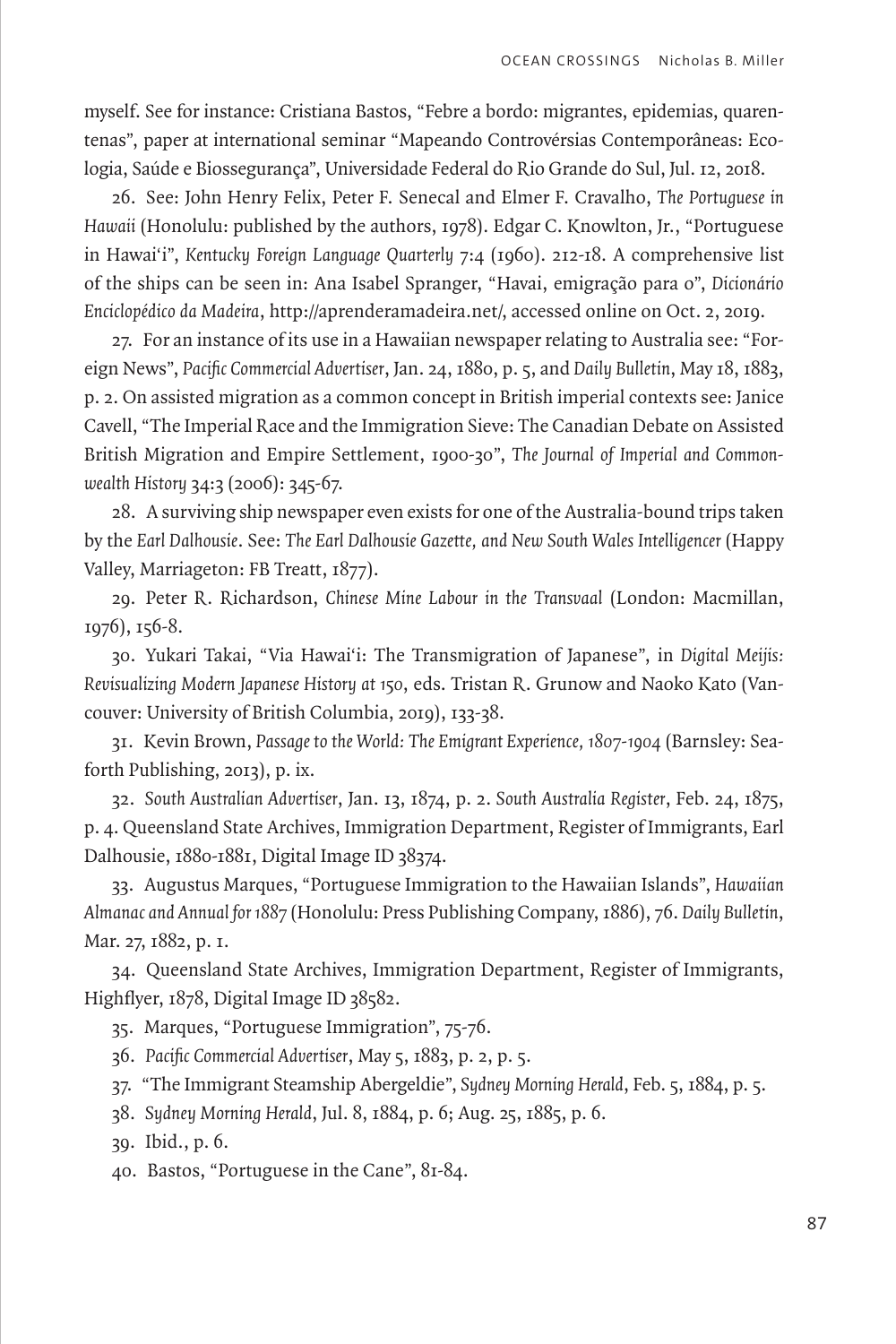41. Jung, *Reworking Race*, 19.

42. Miller, "Trading Sovereignty and Labour."

43. Ibid.

44. Simon Mollan, "S. Hoffnung and Co. 1851–1980: The Case of a Market Intermediary in Australia", *Consumption Markets & Culture* 13:1 (2010): 7-29.

45. Gary B. Magee and Andrew S. Thompson, *Empire and Globalisation: Networks of People, Goods and Capital in the British World, c. 1850-1914* (Cambridge: Cambridge University Press, 2010), 74-75. Helen R. Woolcock, *Rights of Passage: Emigration to Australia in the Nineteenth Century* (London and New York: Tavistock Publications, 1986), 23.

46. Eric Richards, "How Did Poor People Emigrate from the British Isles to Australia in the Nineteenth Century?", *Journal of British Studies* 32:3 (1993): 250-79.

47. Yvette Santos, "Portuguese Emigration, Shipping Companies and the State: The Business of Migrant Transport after the *Belle Époque*", *International Journal of Maritime History*  30:1 (2018): 74-88. Malyn Newitt, *Emigration and the Sea: An Alternative History of Portugal and the Portuguese* (Oxford: Oxford University Press, 2015), 124-45.

48. David Hastings, *Over the Mountains of the Sea: Life on the Migrant Ships, 1870-1885*  (Auckland: Auckland University Press, 2006).

49

50. Noenoe K. Silva, *Aloha Betrayed: Native Hawaiian Resistance to American Colonialism*  (Durham, NC: Duke University Press, 2004), 123-63. Osorio, Dismembering Lāhui, 193-249. Tom Coffman, *Nation Within. The History of the American Occupation of Hawai'i*, 3rd ed. (Durham, NC: Duke University Press, 2016), chs. 9-15.

51. *Saturday Press* (Honolulu), Jul 14, 1883, p. 3. Colin Newbury, *Patrons, Clients and Empire: Chieftaincy and Over-rule in Asia, Africa and the Pacific* (Oxford: Oxford University Press, 2003), 183-215.

52. Berlin Bundesarchiv, BArch R 901/30723. Beechert, *Working in Hawai'i*, 87. Eleanor H. Davis, "The Norse Migration: Norwegian Labor in Hawai'i", *71st Annual Report of the Hawaiian Historical Society* (Honolulu: Honolulu Advertiser, 1963), 28-35.

53. Arquivo Histórico do Ministério dos Negócios Estrangeiros (MNE), Legações de Portugal, EUA/Consulados/Honolulu, Box 623, Sep. 6, 1883, Canavarro to MNE. Luís Mendoça and José Avila, *Emigração açoriana (sécs. XVIII a XX)* (Lisbon: s.n., 2002), 198.

54. *Documentos apresentados ás cortes na sessão legislativa de 1885, pelo ministro e secretário d'estado dos negócios estrangeiros, negócios consulares e comerciais, secção VI, emigração portuguesa para as ilhas havaianas* (Lisbon: Imprensa Nacional, 1885), 5-10.

55. Ibid., 32-35, 54-56.

56. Ibid., 45.

57. *Pacific Commercial Advertiser*, Jul. 1, 1884, p. 7.

58. Ibid., Oct. 7, 1884, p. 6.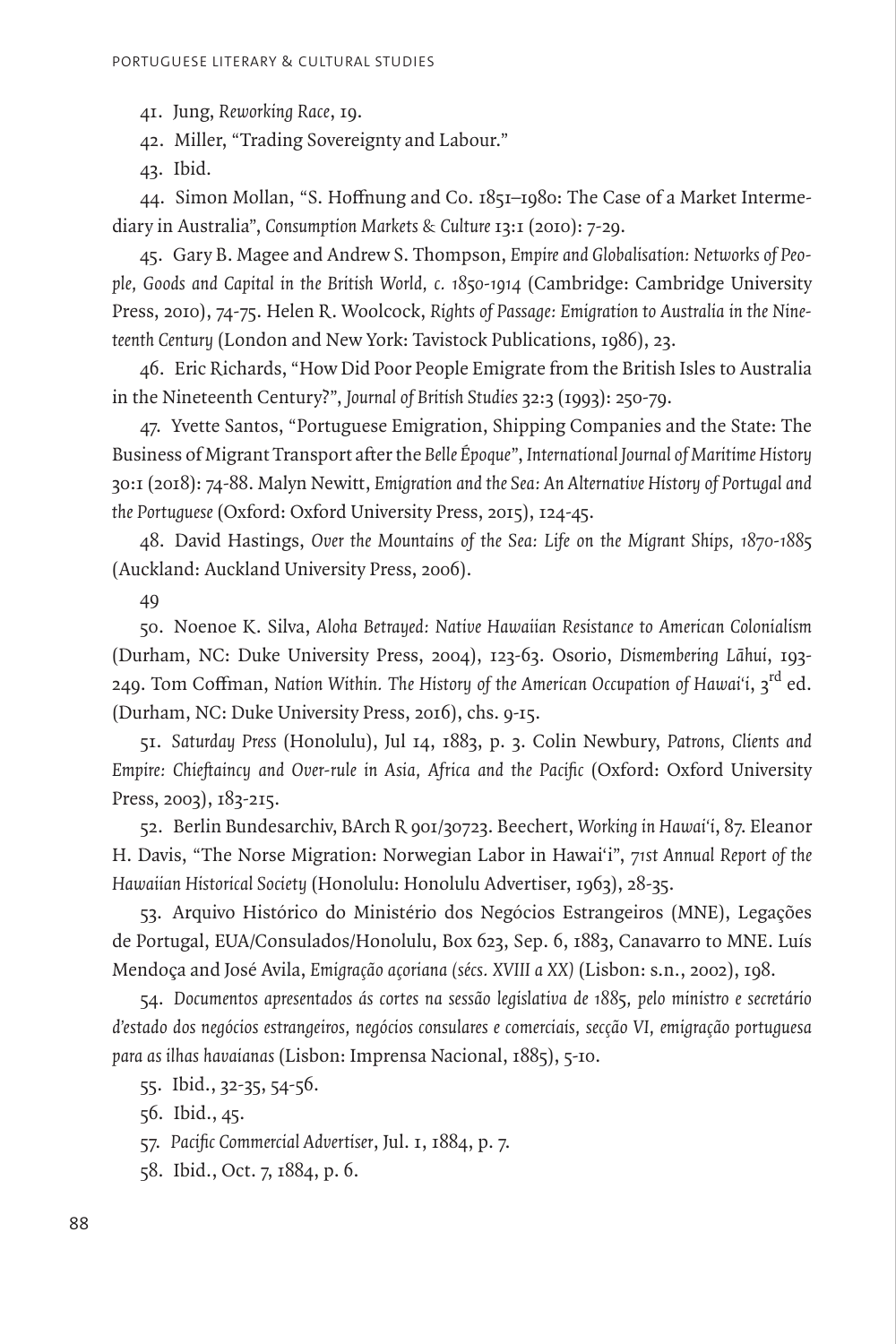59. *Documentos apresentados ás cortes na sessão legislativa de 1885*, 45-47, 54-57.

60. Hawai'i State Archives, FO&Ex 31, 1884, Immigration, Jan-Jun (Chronological Files): "Evidence taken June 17th and subsequently at the Enquiry into the Causes of the Great Mortality among Children during the Voyage of the SS City of Paris."

61. "Fatal Collision at Sea", *Manchester Times*, 7 Mar. 7, 1885. p. 5.

62. Ralph S. Kuykendall, The Hawaiian Kingdom, Vol. 3: 1874-1893, The Kalākaua Dynasty (Honolulu: University of Hawai'i Press, 1967), 295-96. See Peter T. Young's online biography of the Macfarlane family. The Macfarlanes, *Images of Old Hawai'i*, http://imagesofoldhawaii.com/the-macfarlanes/, dated Mar. 27, 2015, retrieved Oct. 2, 2019.

63. *Pacific Commercial Advertiser*, Apr. 15, 1882, p. 3; May 12, 1883, pp. 2-3; Apr. 14, 1888, p. 2. *Daily Bulletin*, Mar 11, 1886, p. 7

64. Albert Pierce Taylor, *A Narrative of the Kingdom of Hawai'i* (Honolulu: Advertiser, 1927), 54-58. *Daily Bulletin*, Mar. 27, 1882, p. 1.

65. *Daily Bulletin*, Mar 11, 1886, p. 7.

66. Ibid. Also see: Agnes Quigg, 'Kalaˉkaua's Hawaiian Studies Abroad Program', *The Hawaiian Journal of History* 22 (1988): 170-208.

67. Ashutosh Kumar, *Coolies of the Empire: Indentured Indians in the Sugar Colonies, 1830- 1920* (Cambridge: Cambridge University Press, 2017), ch. 4.

68. Martin Dusinberre, "Writing the On-Board: Meiji Japan in Transit and Transition", *Journal of Global History* 11 (2016): 271-94.

69. I thank Cristiana Bastos for first bringing this case to my attention. Cristiana Bastos, "Plantation Islanders: Madeiran Trajectories across Empires", paper at session "Moving and Moving Again: Embodied Identifications along Multiple Trajectories", CASCA/IUAES Annual Meeting 2017, Ottawa, May 5, 2017. d'Oliveira and d'Ornellas, "Destination: Sandwich Islands", 3-52.

70.

71. *Hawaiian Gazette*, Apr. 17, 1888, p. 4.

72. Bastos, "Febre a bordo: migrantes, epidemias, quarentenas." Also see the overview of the voyage of the *Thomas Bell* in: Bastos, "Portuguese in the Cane", 82-83.

73. d'Oliveira and d'Ornellas, "Destination: Sandwich Islands", p. 13.

74. Ibid., pp. 19-20.

75. Ibid., pp. 39-40.

76. Ibid., p. 28.

77. "Arrival of the Portuguese Immigrants", *Pacific Commercial Advertiser*, Oct. 5, 1878, p. 2.

78. *Pacific Commercial Advertiser*, Oct. 7, 1884, p. 6.

79. "In Memoriam, Doctors of Hawai'i, VI", *Hawaii Medical Journal and Inter-Island Nurses' Bulletin* 14:1 (1956): 286.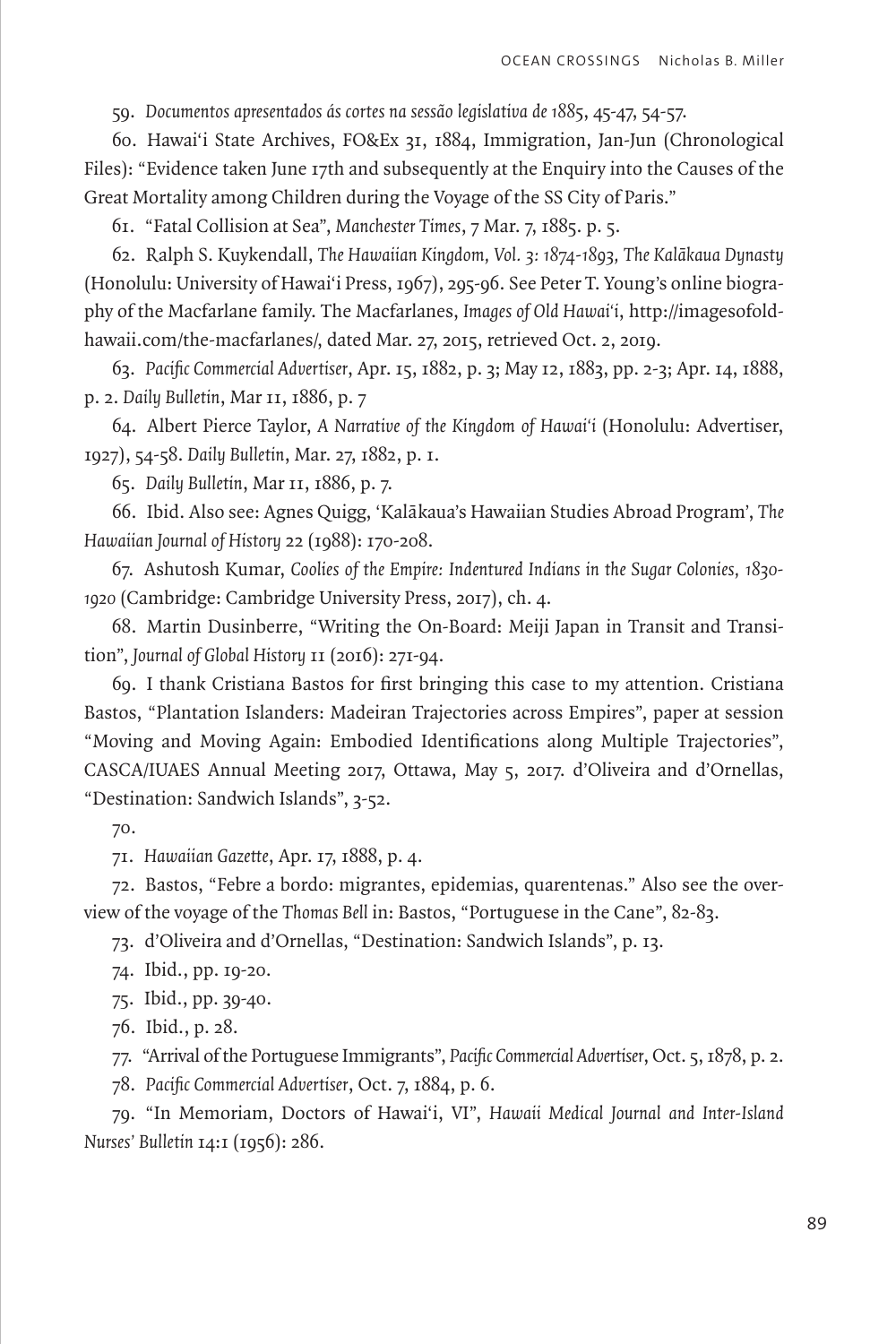80. *Daily Bulletin*, Jan. 29, 1885, p. 3 and Mar. 17, 1885, p. 1. *Pacific Commercial Advertiser*, May 4, 1887, p. 3.

81. *Ka Leo o ka Lahui*, Dec. 31, 1895, p. 4 and Apr. 20, 1896, p. 3. *Pacific Commercial Advertiser*, Apr. 20, 1895, p. 7.

82. *Pacific Commercial Advertiser*, Sep. 24, 1886, p. 4.

83. National Maritime Museum, Greenwich. Crews List for *Amana*, no. 71750, 1884; Crews List for Abergeldie, no. 60693, 1884.

84. d'Oliveira and d'Ornellas, "Destination: Sandwich Islands", pp. 47-48.

85. Ibid., pp. 47-48.

#### bibliography

### **I. Manuscript Sources**

Arquivo Histórico do Ministério dos Negócios Estrangeiros (MNE), Legações de

Portugal, EUA/Consulados/Honolulu, Box 623, Sep. 6, 1883, Canavarro to MNE. Berlin Bundesarchiv, BArch R 901/30723.

Hawai'i State Archives, FO&Ex 31, 1884, Immigration, Jan-Jun (Chronological Files). National Maritime Museum, Greenwich. Crews List for *Amana*, no. 71750, 1884; Crews

List for Abergeldie, no. 60693, 1884.

Queensland State Archives, Immigration Department, Register of Immigrants, Earl Dalhousie, 1880-1881, Digital Image ID 38374.

## **II. Newspapers**

Australia *The Earl Dalhousie Gazette, and New South Wales Intelligencer (1877) South Australian Advertiser* (1858-) *South Australia Register* (1837-1931) *Sydney Morning Herald* (1831-)

Hawai'i *Daily Bulletin (1882-1895) Democrat, The (1910) Hawaiian Gazette (1865-1918) Hawaiian Star (1894-1912) Ka Leo o ka Lahui (1889-1896) Pacific Commercial Advertiser (1856-1921) Saturday Press (1880-1885)*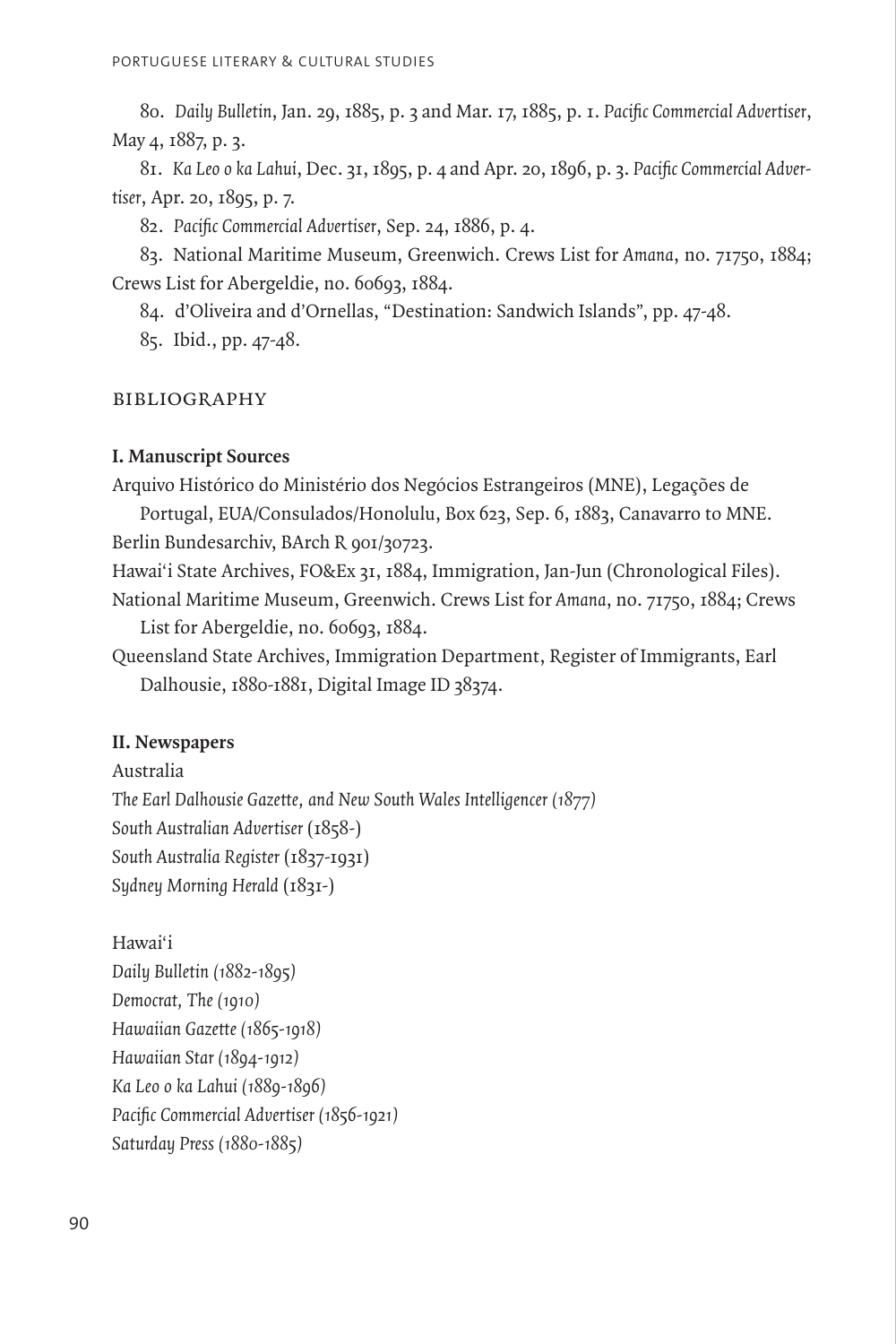Great Britain *Manchester Times (1828-1922)*

Portugal *Illustração Portugueza (1903-1924)*

## **III. Secondary Sources**

- Adler, Jacob and Robert M. Kamins. *The Fantastic Life of Walter Murray Gibson, Hawai'i's Minister of Everything*. Honolulu: University of Hawai'i Press, 1986.
- Archer, Seth. "Hawaiian Health and the Filibuster of Walter Murray Gibson". *American Nineteenth-Century History* 20:2 (2019): 95-113.
- Bastos, Cristiana. "Febre a bordo: migrantes, epidemias, quarentenas". Paper at international seminar "Mapeando Controvérsias Contemporâneas: Ecologia, Saúde e Biossegurança", Universidade Federal do Rio Grande do Sul, Jul. 12, 2018.
- Bastos, Cristiana. "Plantation Islanders: Madeiran Trajectories across Empires". Paper at session "Moving and Moving Again: Embodied Identifications along Multiple Trajectories". CASCA/IUAES Annual Meeting 2017, Ottawa, May 5, 2017.
- Bastos, Cristiana. "Portuguese in the Cane: The Racialization of Labour in Hawaiian Plantations". In *Changing Societies: Legacies and Challenges*, vol. 1, *Ambiguous Inclusions: Inside Out, Inside In*, pp. 65-96. Edited by Sofia Aboim, Paulo Granjo and Alice Ramos. Lisbon, Imprensa de Ciências Sociais, 2018.

Bayly, Christopher A. *Birth of the Modern World, 1780-1914*. Oxford: Oxford University Press, 2004.

- Beechert, Edward D. *Working in Hawai'i: A Labor History.* Honolulu: University of Hawai'i Press, 1985.
- Brown, Kevin. *Passage to the World: The Emigrant Experience, 1807-1904*. Barnsley: Seaforth Publishing, 2013.
- Caldeira, Susana C.O. Castro. *Da Madeira para o Hawaii: A emigração e o contributo cultural madeirense*. Funchal: Centro de Estudos de História do Atlântico, 2010.
- Cavell, Janice. "The Imperial Race and the Immigration Sieve: The Canadian Debate on Assisted British Migration and Empire Settlement, 1900-30". *The Journal of Imperial and Commonwealth History* 34:3 (2006): 345-67.
- Coffman, Tom. Nation Within. The History of the American Occupation of Hawai'i. 3<sup>rd</sup> edition. Durham, NC: Duke University Press, 2016.
- d'Oliveira, João Baptista and Vicente d'Ornellas. "Destination: Sandwich Islands, being the Journal of the 156 Days' Trip from the Island of Madeira to the Archipelago of Sandwich, on the English Vessel *Thomas Bell*". *Hawaiian Journal of History* 4 (1970): 3-52.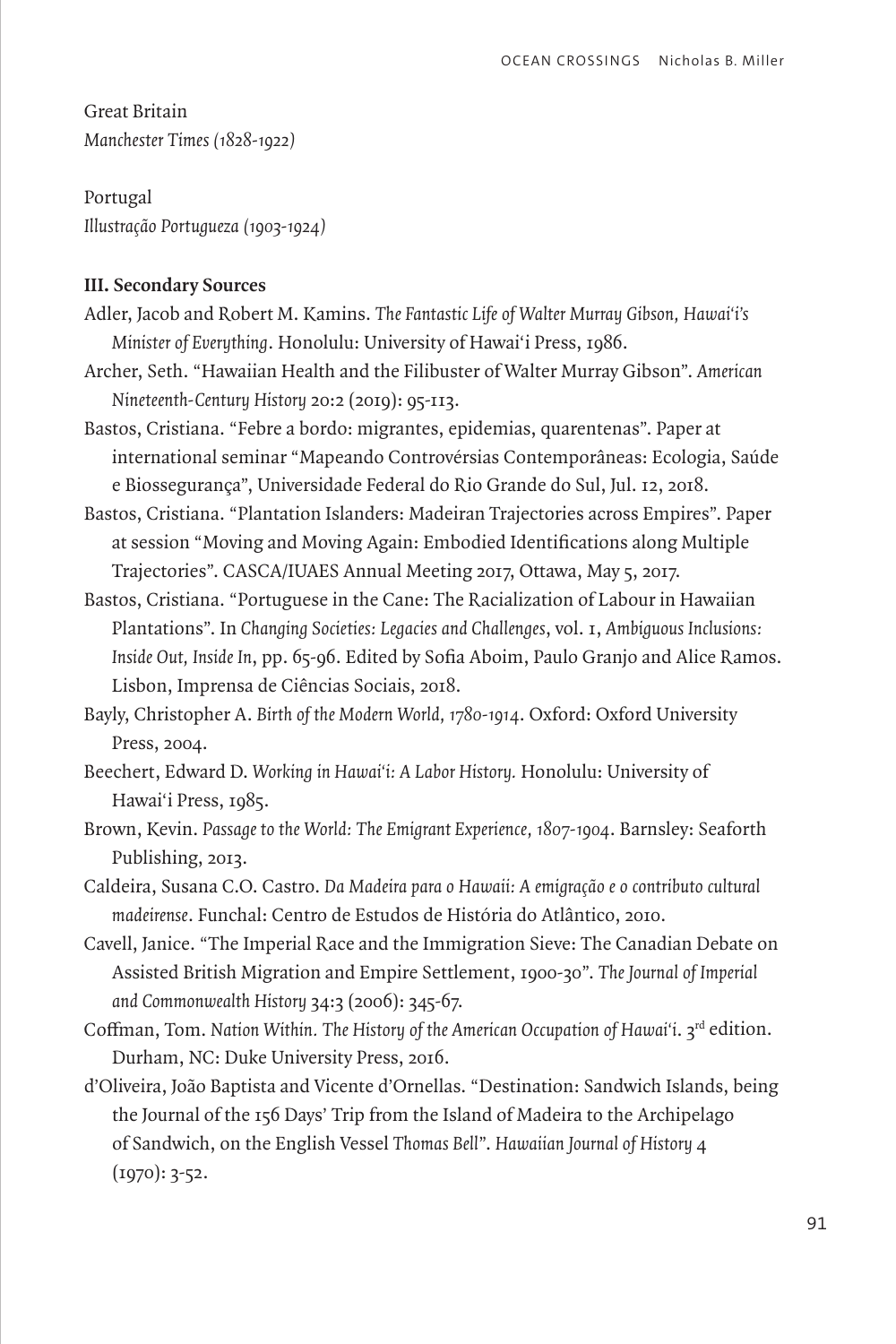- Davis, Eleanor H and Carl D. Davis. *Norwegian Labor in Hawaii: The Norse Immigrants*. Honolulu: Industrial Relations Center of the University of Hawai'i, 1962.
- *Documentos apresentados ás cortes na sessão legislativa de 1885, pelo ministro e secretário d'estado dos negócios estrangeiros, negócios consulares e comerciais, secção VI, emigração portuguesa para as ilhas havaianas*. Lisbon: Imprensa Nacional, 1885.
- Donovan, Brian. *White Slave Crusades: Race, Gender and Anti-Vice Activism, 1887-1917*. Urbana, IL: University of Illinois Press, 2010.
- Dusinberre, Martin. "Writing the On-Board: Meiji Japan in Transit and Transition". *Journal of Global History* 11 (2016): 271-94.
- Felix, John Henry, Peter F. Senecal and Elmer F. Cravalho. *The Portuguese in Hawaii*. Honolulu: published by the authors, 1978.
- Geschwender, James A., Rita Carroll-Seguin and Howard Brill. "The Portuguese and Haoles of Hawaii: Implications for the Origin of Ethnicity". *American Sociological Review* 53:4 (1988): 515-27.
- Hastings, David. *Over the Mountains of the Sea: Life on the Migrant Ships, 1870-1885.* Auckland: Auckland University Press, 2006.
- Jung, Moon-Kie. *Reworking Race: The Making of Hawai'i's Interracial Labor Movement*. New York: Columbia University Press, 2006.
- Katsuki, Robert Y. "In Memoriam, Doctors of Hawai'i, VI". *Hawaii Medical Journal and Inter-Island Nurses' Bulletin* 14:1 (1956): 286.
- Knowlton, Edgar C., Jr., "Portuguese in Hawai'i". *Kentucky Foreign Language Quarterly* 7:4 (1960): 212-18.
- Kumar, Ashutosh. *Coolies of the Empire: Indentured Indians in the Sugar Colonies, 1830-1920*. Cambridge: Cambridge University Press, 2017.
- Kuykendall, Ralph S. The Hawaiian Kingdom, Vol. 3: 1874-1893, The Kalākaua Dynasty. Honolulu: University of Hawai'i Press, 1967.
- Lammasniemi, Laura. "Anti-White Slavery Legislation and its Legacies in England*". Anti-Trafficking Review* 9 (2017): 64-76.
- Lowe, Lisa. *The Intimacies of the Four Continents*. Durham, NC: Duke University Press, 2015.
- Magee, Gary B. and Andrew S. Thompson. *Empire and Globalisation: Networks of People, Goods and Capital in the British World, c. 1850-1914.* Cambridge: Cambridge University Press, 2010.
- Marques, Augustus. "Portuguese Immigration to the Hawaiian Islands". In *Hawaiian Almanac and Annual for 1887*, pp. 74-78. Edited by Thomas G. Thrum. Honolulu: Press Publishing Company, 1886.
- McKeown, Adam. "Global Migration, 1846-1940". *Journal of World History* 15:2  $(2004): 155-89.$

Mendoça, Luís and José Avila. *Emigração açoriana (sécs. XVIII a XX).* Lisbon: s.n., 2002.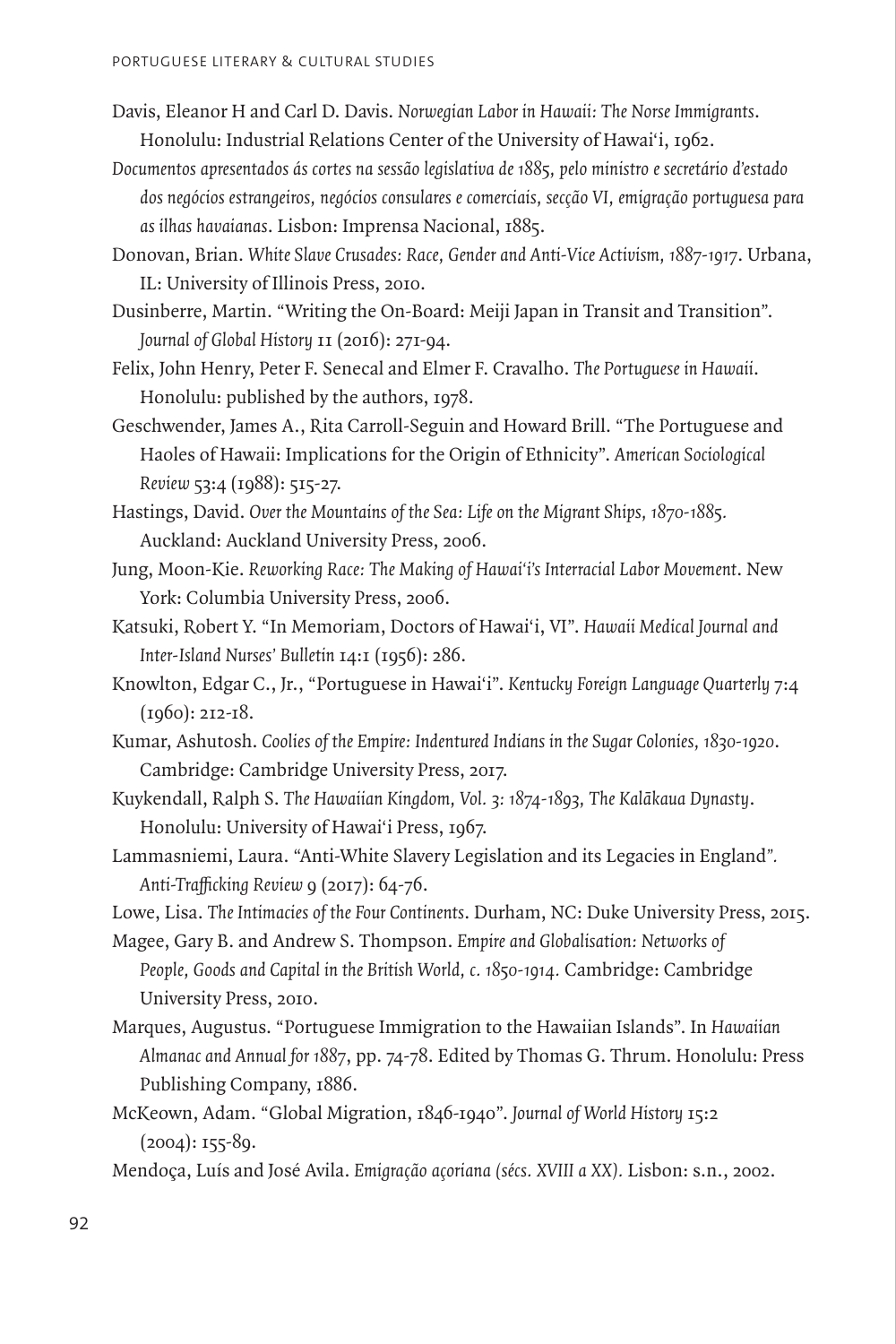- Merry, Sally Engle. *Colonizing Hawai'i: The Cultural Power of Law*. Princeton: Princeton University Press, 2000.
- Miller, Nicholas B. "Trading Sovereignty and Labour: The Consular Network of Nineteenth-Century Hawai'i". *International History Review 42:2* (2020): 260-77.
- Mollan, Simon. "S. Hoffnung and Co. 1851–1980: The Case of a Market Intermediary in Australia". *Consumption Markets & Culture* 13:1 (2010): 7-29.
- Newbury, Colin. *Patrons, Clients and Empire: Chieftaincy and Over-rule in Asia, Africa and the Pacific*. Oxford: Oxford University Press, 2003.
- Newitt, Malyn. *Emigration and the Sea: An Alternative History of Portugal and the Portuguese*. Oxford: Oxford University Press, 2015.
- Northrup, David. *Indentured Labor in the Age of Imperialism* (Cambridge: Cambridge University Press, 1995), 1-15.
- Osorio, Jonathan. Dismembering Lāhui: A History of Hawaiian Nationhood to 1887. Honolulu: University of Hawai'i Press, 2002.
- Osterhammel, Jürgen. *Die Verwandlung der Welt: eine Geschichte des 19. Jahrhunderts*. Munich: CH Beck, 2011.
- Quigg, Agnes. "Kalaˉkaua's Hawaiian Studies Abroad Program", *The Hawaiian Journal of History* 22 (1988): 170-208.
- Richards, Eric. "How Did Poor People Emigrate from the British Isles to Australia in the Nineteenth Century?" *Journal of British Studies* 32:3 (1993): 250-79.
- Richardson, Peter R. *Chinese Mine Labour in the Transvaal*. London: Macmillan, 1976.
- Santos, Boaventura de Sousa. "Between Prospero and Caliban: Colonialism, Postcolonialism, and Inter-Identity". In *Revisiting the Colonial Question in Latin America*, pp. 139-84. Edited by Mabel Moraña and Carlos A. Jáuregui. Madrid: Iberoamericana, 2008.
- Santos, Yvette. "Portuguese Emigration, Shipping Companies and the State: The Business of Migrant Transport after the *Belle Époque*". *International Journal of Maritime History* 30:1 (2018): 74-88.
- Schwan, David. "J.S. Mill on Coolie Labor and Voluntary Slavery". *British Journal for the History of Philosophy* 21:4 (2013): 754-66.
- Silva, Noenoe K. *Aloha Betrayed: Native Hawaiian Resistance to American Colonialism*. Durham, NC: Duke University Press, 2004.
- Spranger, Ana Isabel. "Havai, emigração para o". *Dicionário Enciclopédico da Madeira*. http://aprenderamadeira.net/. Accessed online on Oct. 2, 2019.
- Takai, Yukari. "Via Hawai'i: The Transmigration of Japanese". In *Digital Meijis: Revisualizing Modern Japanese History at 150*, pp. 133-38. Edited by Tristan R. Grunow and Naoko Kato. Vancouver: University of British Columbia, 2019.
- Taylor, Albert Pierce. *A Narrative of the Kingdom of Hawai'i*. Honolulu: Advertiser, 1927.